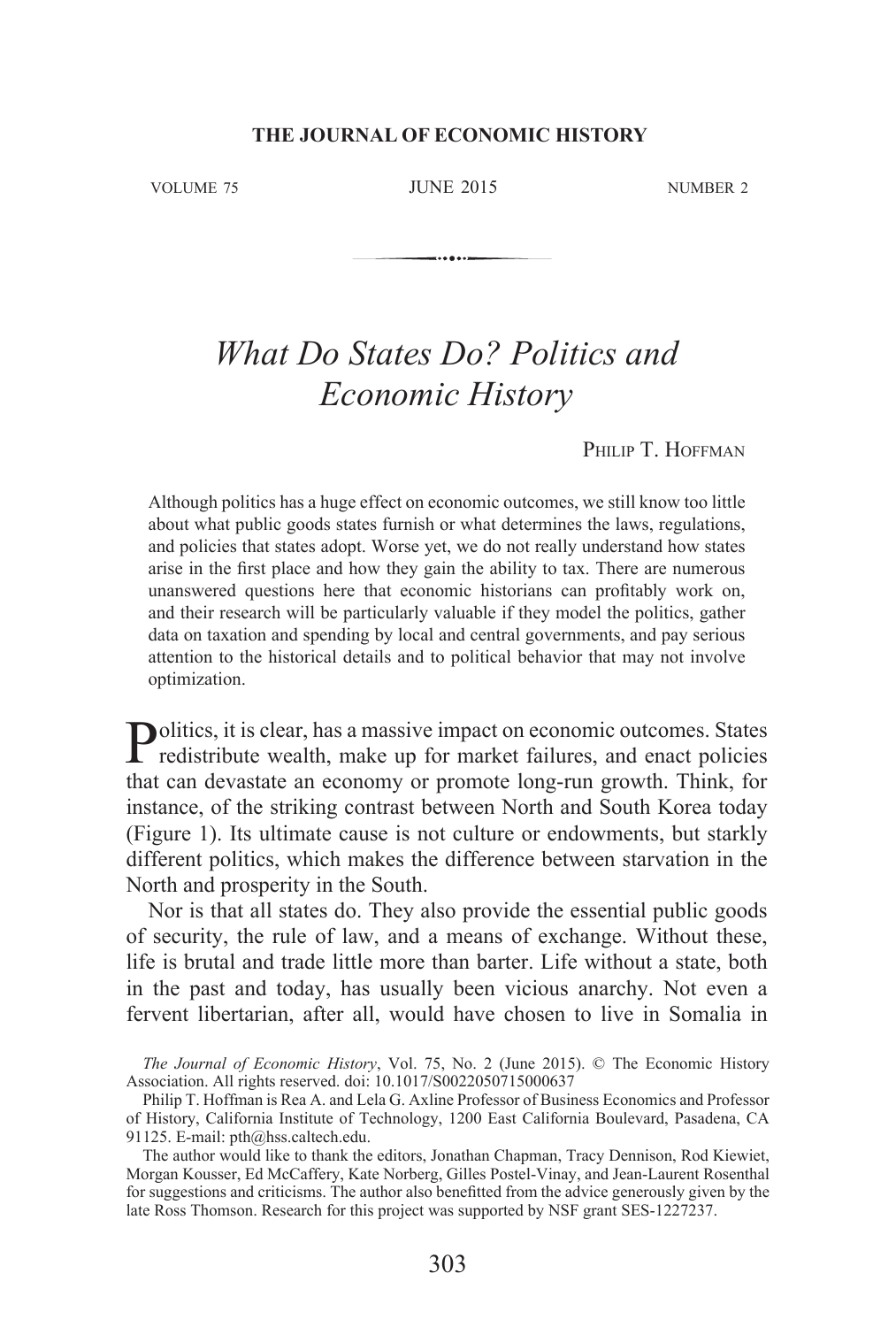

FIGURE 1 NIGHTTIME LUMINOSITY IN NORTH AND SOUTH KOREA (2012).

*Note*: Nighttime luminosity, as Chen and Nordhaus have shown, is a good proxy for GDP, particularly for countries where economic data is unavailable (Chen and Nordhaus 2011). Source: NASA http://earthobservatory.nasa.gov/IOTD/view.php?id=79796&src=ve (consulted 26 August 2014).

the 1990s. One might of course object that peaceful cooperation could emerge among people who interacted repeatedly with one another in the absence of anything like a state. After all, the folk theorem for repeated games suggests that is a possible equilibrium. But in reality societies that have no state are violent, with death rates from warfare that dwarf casualty rates when states do exist. In 27 nonstate societies summarized by Steven Pinker, war slaughtered an average of 524 people each year, for every 100,000 members of the society. That is far more than in twentieth-century Germany and Russia, where the corresponding figures are 144 and 135 deaths annually per 100,000 people, despite the Holocaust, a civil war in Russia, and the devastation of two violent World Wars (Pinker 2011, pp. 52–53).

Beyond security, money, and the rule of law, states (or local governments operating under state authority) have long taken care of flood control—they have been doing that for centuries in China and Egypt and since the nineteenth century they have provided water purification, sewage treatment, and other goods and services that are either public or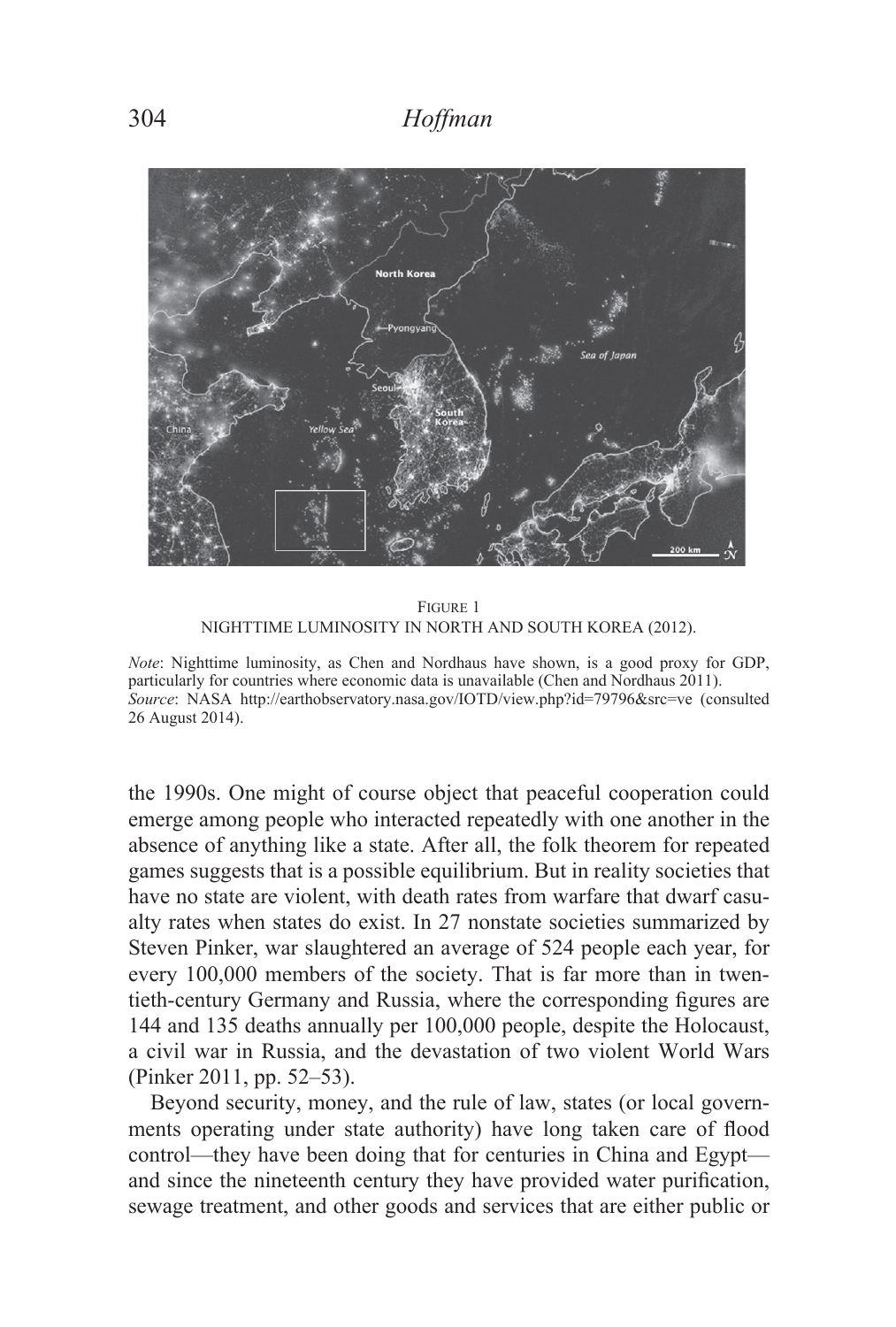involve externalities or natural monopolies. In the United States, clean water and sewer systems furnished by municipalities explain (so Werner Troesken has argued) some 60 percent of the increase in life expectancy between 1850 and 1950. The municipal water purification and sanitary sewers not only wiped out typhoid, but it also greatly reduced deaths caused by other ailments (such as heart disease, kidney failure, and respiratory disease) that a case of typhoid could bring on or aggravate (Cutler and Miller 2005; Ferrie and Troesken 2008; Troesken 2014). They had a large impact in Britain and France as well (Kesztenbaum and Rosenthal  $2012$ ; Chapman  $2014b$ ). States (with the aid, once again, of local governments) have also built roads, canals and ports, and operated rail lines and airports. They are major suppliers of education, pensions, medical care, subsidized housing, and insurance against disability or unemployment, and in addition to all this social spending, they pay for most fundamental scientific research today and are the only weapon available to those who would seek to redistribute wealth in order to fight inequality.<sup>1</sup>

Yet although politics therefore has long had a huge effect on economic outcomes, we still know too little about what determines the laws, regulation, and policies that states adopt or what goods and services they furnish. The link between the state's actions and the politics is often unexplored, and the politics itself is rarely laid bare, particularly if we leave the United States and consider the history of other parts of the world. Nor do we know what shapes the changes in state policies and expenditures over time.

Worse yet, we do not even understand how states arise in the first place or how they gain the ability to tax, without which any other state action is nearly impossible. And fundamental data on tax revenues and what states and local governments spent money on are frequently unavailable (again, this is particularly true outside the United States), even though a bit of historical research could gather the necessary numbers.

There are enough tasks and unanswered questions here to keep an army of economic historians busy for years. Let me sketch what I believe the key tasks and questions are and what the payoffs will be. The result will be more of an exhortation than a article, because the tasks are as yet undone and the questions still unanswered. But one theme will emerge from the call to action: We have spent too much energy worrying about how to restrain an overly powerful state. Yes, states can do immense damage, as Douglass C. North and Barry R. Weingast; Daron Acemoglu,

<sup>&</sup>lt;sup>1</sup> For examples of social spending and expenditures on infrastructure and education, see Lindert 2004, Goldin and Katz 2008, and Bogart 2010.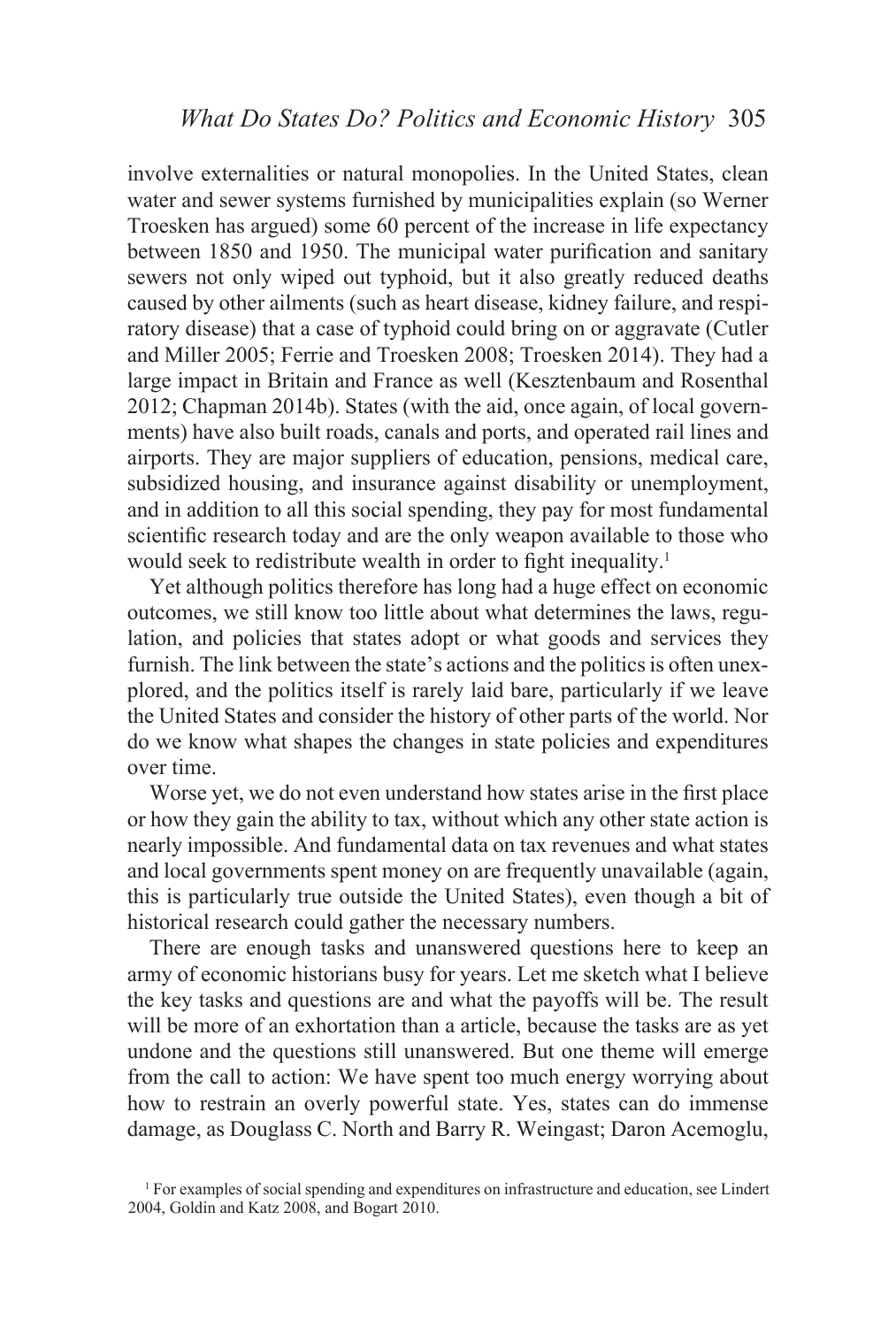Simon Johnson, and James A. Robinson; and others have long argued, and as North Korea and other striking examples make clear.<sup>2</sup> But the problem, as Stephan R. Epstein argued, was that states were often too weak (Epstein 2000). That was certainly true in continental Europe before the nineteenth century; Britain alone had a powerful state thanks to political innovations during and after the Glorious Revolution. It was true in nineteenth-century China, and it is true in developing countries today, or so ongoing work in political economy maintains (Besley and Persson 2010). We should analyze how states gain the capacity to act effectively and what goods and service they should provide and what they should leave to private markets.

The place to start is by specifying what we mean by state, because Max Weber's oft repeated definition (a state monopolizes the legitimate use of violence) is virtually useless for historical research. We can then ask what economic theory, historical examples, and the other social sciences say about how states emerge, about the alternatives that can delay their development, and what about what shapes their taxation and spending, both at the level of the central government and by local authorities. Much more needs to be done, including collecting more data and undertaking careful historical research that takes politics seriously.

### A BETTER DEFINITION OF A STATE

To define a state, most social scientists, almost without thinking, simply adopt the definition Max Weber formulated: A state is a community that successfully claims a monopoly over the legitimate use of violence within a given territory.3 But it is of little use for historical research, because until recently entities that we would certainly consider states could not come close to making such a claim. Private violence against African Americans (or the threat of such violence) was considered legitimate among many whites in the U.S. South from Reconstruction to the Civil Rights Era. Does that mean that there was no state in the old Confederacy? Similarly, western Europe witnessed numerous violent rebellions over issues ranging from working conditions and the price of food to political rights,

 $^2$  See, for example, North and Weingast (1989); Acemoglu, Johnson, and Robinson (2002); North, Weingast, and Wallis (2009); Acemoglu and Robinson (2012).

<sup>&</sup>lt;sup>3</sup> "Staat ist diejenige menschliche Gemeinschaft, welche innerhalb eines bestimmten Gebietes . . . das Monopol legitimer physischer Gewaltsamkeit für sich (mit Erfolg) beansprucht" (Weber 1999, p. 397). Morgan Kousser has pointed out to me that Weber's definition took hold among American social scientists only after World War II, even though support of violence by paramilitary groups during the Weimar Republic would be yet another example of a state's failing to achieve a monopoly over the legitimate use of force.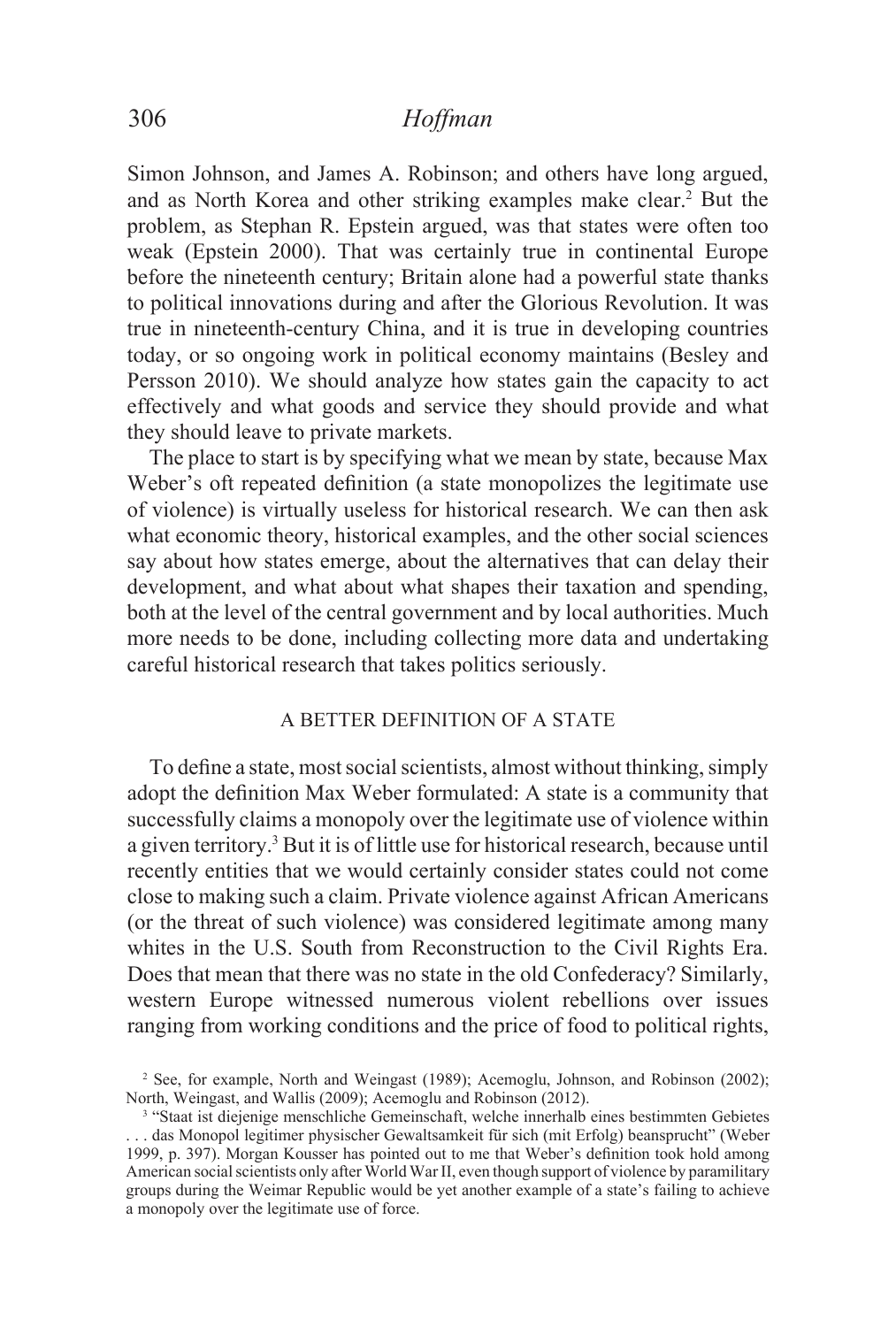right up into the twentieth century, and the rebels could make claims to legitimacy (Tilly et al. 1975). The same was true in nineteenth-century China.<sup>4</sup> Did western European states therefore not spring into existence until the 1930s? Was there no state in late Qing-Dynasty China? And do states still not exist in neighborhoods on the South Side of Chicago or in poor suburbs of French cities, where at least some young men seem to feel that resorting to violence is justifiable?<sup>5</sup>

Successfully establishing a monopoly of violence is difficult. It requires resources and (at the very least) popular acquiescence, both of which took time for states to get. So by sticking to Weber's definition, we overlook the centuries of work that states did both to acquire resources and to win people over so that the cost of ruling (including the political risks and the expenses involved in collecting tax revenue from a recalcitrant population) would not be prohibitive. Those tasks are among the things economic historians should be studying, but Weber's definition rules them out, for they all precede the very existence of a state as he defined it.

A better definition would characterize a state as a community with two defining characteristics. First, it can employ violence, although it may not have an effective monopoly over its use. Second, it can levy substantial permanent taxation. States therefore come into existence when in addition to being able to use force they also gain the capacity to impose and collect significant amounts of tax revenue, not just temporarily during emergencies but for the foreseeable future.

With this definition as a point of departure, economic historians could focus on taxing and spending and study how states achieved the ability to tax in the first place, which would include gaining at least the grudging assent of the population. Once the state is established, they could gather data on what the tax revenues and expenditures were, including what assets and incomes were subject to taxation, what sort of spending was favored, and how the responsibilities were divided up between the central and local government. Surprisingly, data of that sort is still not readily available, particularly outside the United States. For much of

<sup>4</sup> See, for example, the volume of the *Cambridge History of China* that covers the nineteenth century (Fairbank 1978).

<sup>5</sup> For poor young men who rioted in the French suburbs in 2005, violence was a legitimate way to protest their sense of exclusion from French society. As for Chicago, although it is quite safe overall, the neighborhood of Englewood, on the South Side, has a murder rate (74 per 100,000 people in the 12 months ending 27 July 2014, according to data downloaded 2 August 2014, at http://crime.chicagotribune.com/chicago/community/west-englewood) that would put it among the ten most dangerous municipalities in the world in 2013 if it were itself a city. Most of the murders there are committed by young men—often gang members—who see violence as a legitimate way to retaliate, get their way, or defend themselves against threats that the police seem unable to stop, at least without effective gun control.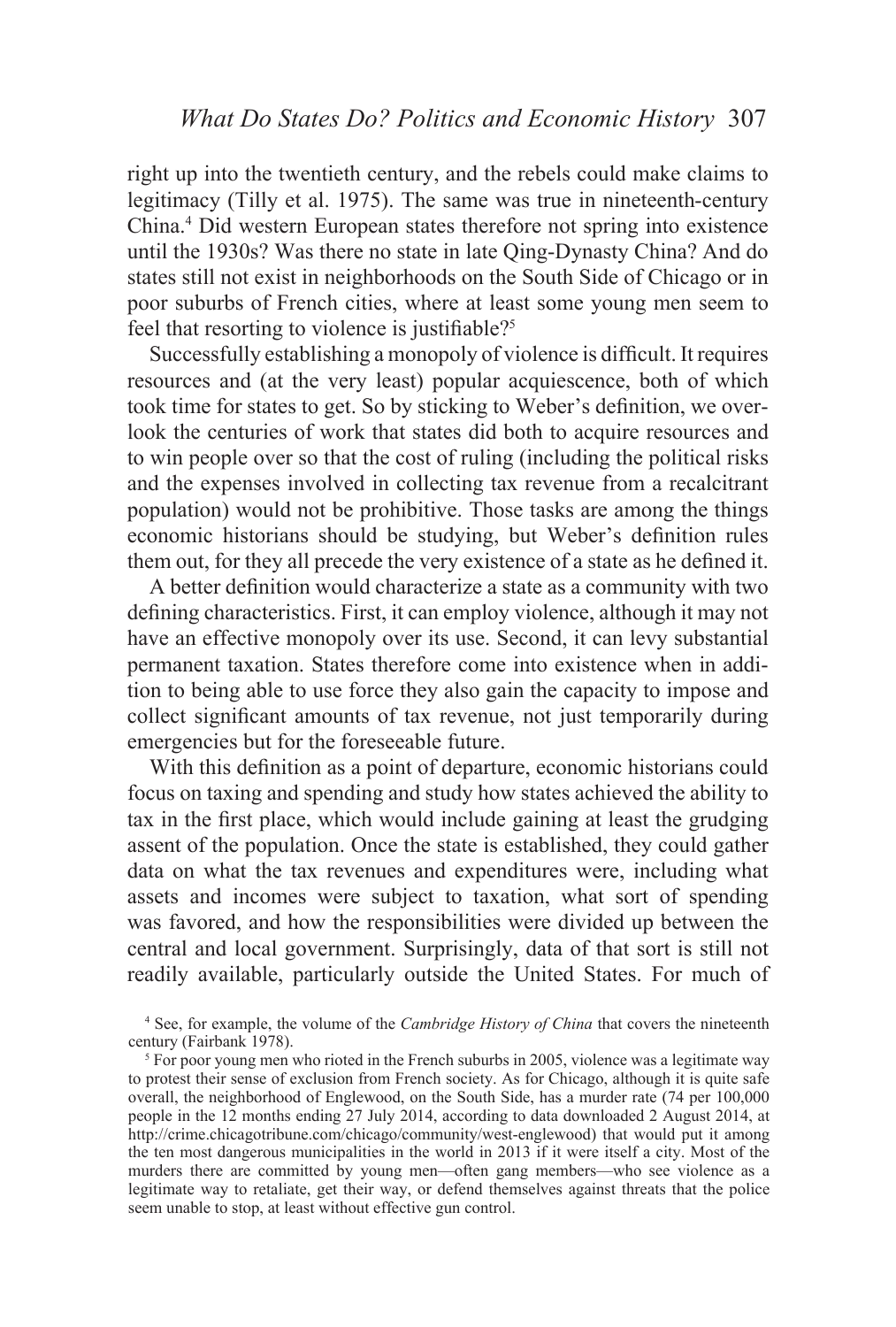nineteenth-century Europe, for instance, data on categories of spending exists in archives or obscure government publications, but it is not yet easily accessed. It is being gathered, but much more remains to be done, especially for Asia and Latin America and for local spending everywhere.<sup>6</sup> And the situation is even worse—though not hopeless—before the nineteenth century.

The data itself may seem mundane, but it will not only allow us to analyze the effect of taxes and government expenditures—something economic historians have long done—but even more important, it will make it possible for us to explore the politics behind the tax and spending decisions. Here too some of the initial spadework has already been done, particularly for the United States, and, for other economies, for social spending.<sup>7</sup> But much remains unknown. Who favors particular taxes or expenditures? Which pivotal leaders or members of the elite in autocracies? Which legislators and constituents, if there are representative institutions? Who is lobbying for the fiscal policy and who benefits or suffers from it? Are supporters organized and therefore able to overcome free rider problems? Do political actors use decisions about taxation and spending to rally adherents to their side or to benefit their followers? Those are questions that one can ask even for an autocratic government, because kings and dictators had to have some support among elites or influential officials. After all, the absolutist monarch Louis XIV negotiated tax increases with local elites in the seventeenth century, by giving them a variety of favors (including a share of local levies or a voice in how the revenue was spent) in return for their assent (Beik 1985).

### WHEN DO STATES ARISE?

So when and how do states that meet this definition arise? What are the circumstances that give authorities the ability not just to use force but impose substantial permanent taxation? Historians often trace the origins of heavy taxation back to war. So do political scientists and historical sociologists, and there is at least some quantitative evidence to back up

<sup>&</sup>lt;sup>6</sup> For examples of the research that has been done and the data that is available, see Wallis  $(2006)$ , Dincecco  $(2009, 2011)$ , and the Global Price and Income History web site at http://gpih. ucdavis.edu/index.htm.

<sup>&</sup>lt;sup>7</sup> See, for example, Wallis, Fishback, and Kantor (2006) and Lindert (2004). There is more that could be done, for instance with roll call votes, and not just in the United States; for examples, see Poole and Rosenthal (2001), and Rosenthal and Voeten (2004). Roll call or election data from local elections also deserve study; in the United States, there are state roll call records back to the early Republic (Lampi 2013).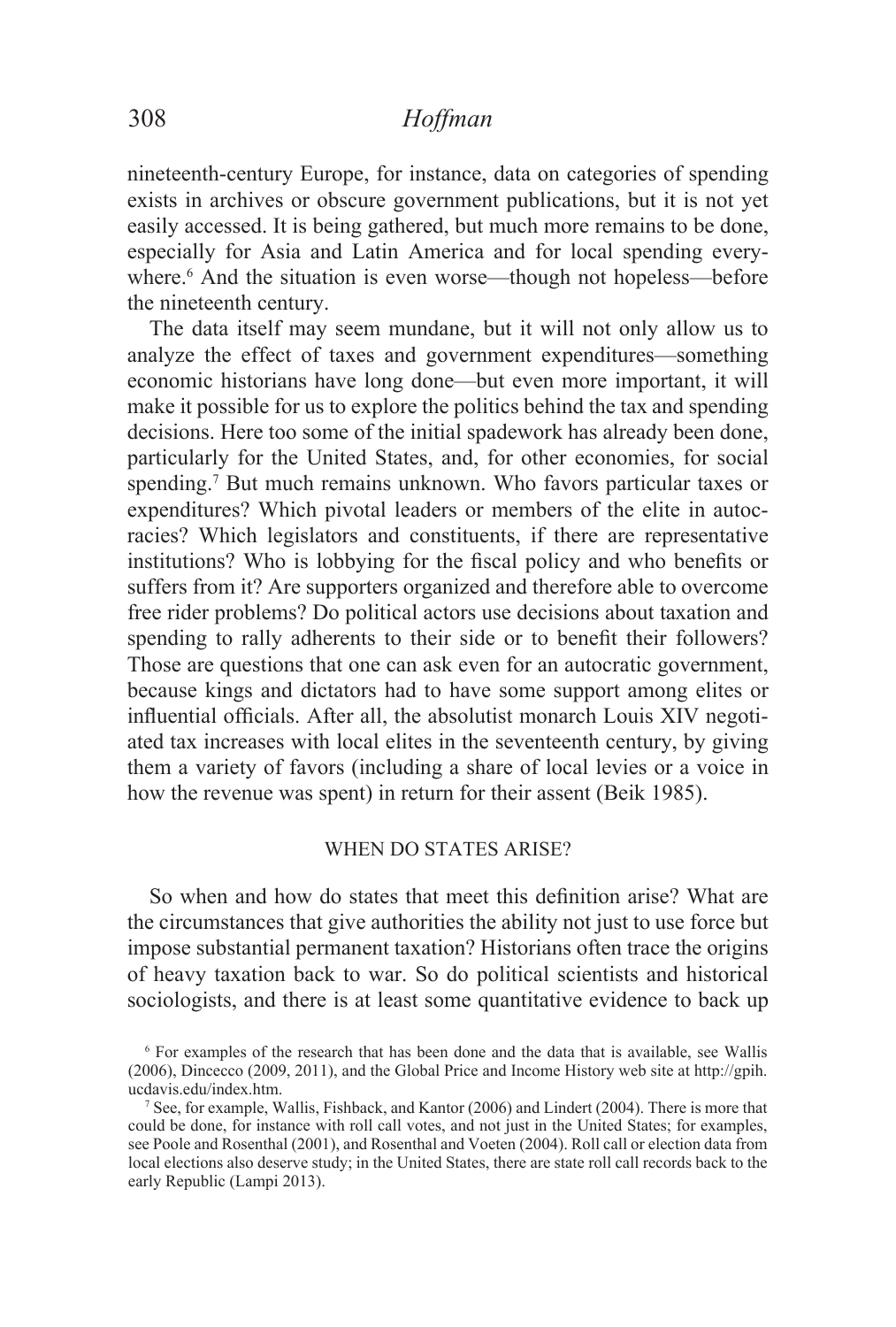their claim.<sup>8</sup> For France, that sort of taxation was ushered in during the Hundred Years War (1337–1453) with England; for Prussia, it came in the wake of the Thirty Years War  $(1618-1648)$  and the First Northern War  $(1655-1660)$ . The story is similar in East Asia. China, for instance, was first unified (in  $221$  BC) by the rulers of Qin, who defeated their rivals in two centuries of warfare because they could tax (and conscript troops—another form of taxation) on a scale that their opponents could not match (Hui 2005, pp. 85–87, 96–98, 141–42).

There are formal economic models that support the relationship between war and the ability to tax heavily. In the models, which were inspired by historical examples and by the inability of many developing countries to collect much tax revenue, war promotes investment in fiscal infrastructure, and the infrastructure in turn limits individuals' ability to shield income from taxation (Besley and Persson 2009, 2010). Or war can teach political leaders (via learning by doing) how to cut the political costs of levying taxes and hence help them increase their tax revenue  $(Hoffman 2015)$ .

Reality, however, is more complicated. The connection between warfare and taxation, as Charles Tilly stressed, is shaped by domestic politics, resource endowments, and international relations (Tilly 1990, pp. 1–28). War does not always give rise to states in our sense of the word—in other words, polities that can impose heavy permanent taxation. Although in the simplest economic models, war always generates more tax infrastructure, in more complicated models it need not do so. That can happen, for instance, if there are valuable natural resources that domestic political groups can fight over, and the civil war that results can actually weaken the tax infrastructure (Besley and Persson 2010). And if initial costs of setting up a fiscal system are high enough, then war may no longer bring any investment in fiscal infrastructure at all.<sup>9</sup>

History tells us the same thing, for warlords and political leaders have been able to fight for decades without substantial permanent taxation.

 $8$  See, for instance, Tilly (1990, pp. 1–28) and Levi (1988, pp. 43, 96). The quantitative evidence comes from Turchin  $(2013)$ , who uses an evolutionary model in which the spread of military technology intensifies warfare, and the warfare in turn encourages the evolution of traits that encourage cooperation and make possible the formation of larger states. He then compares the predictions of the model with data on the formation of large states in Eurasia in the years 1500  $BC-1500$  CE, and finds that the model's substantial predictive power derives from the effect that the diffusion of military technology has on the intensity of war.

 $9$  In Besley and Persson's simplest model, it always pays to invest in more financial infrastructure when the threat of war is high, because the marginal cost of the investment is zero. But if that marginal cost is positive and large enough, it will not pay to undertake any investment at all (Besley and Persson 2010, pp. 6, 9).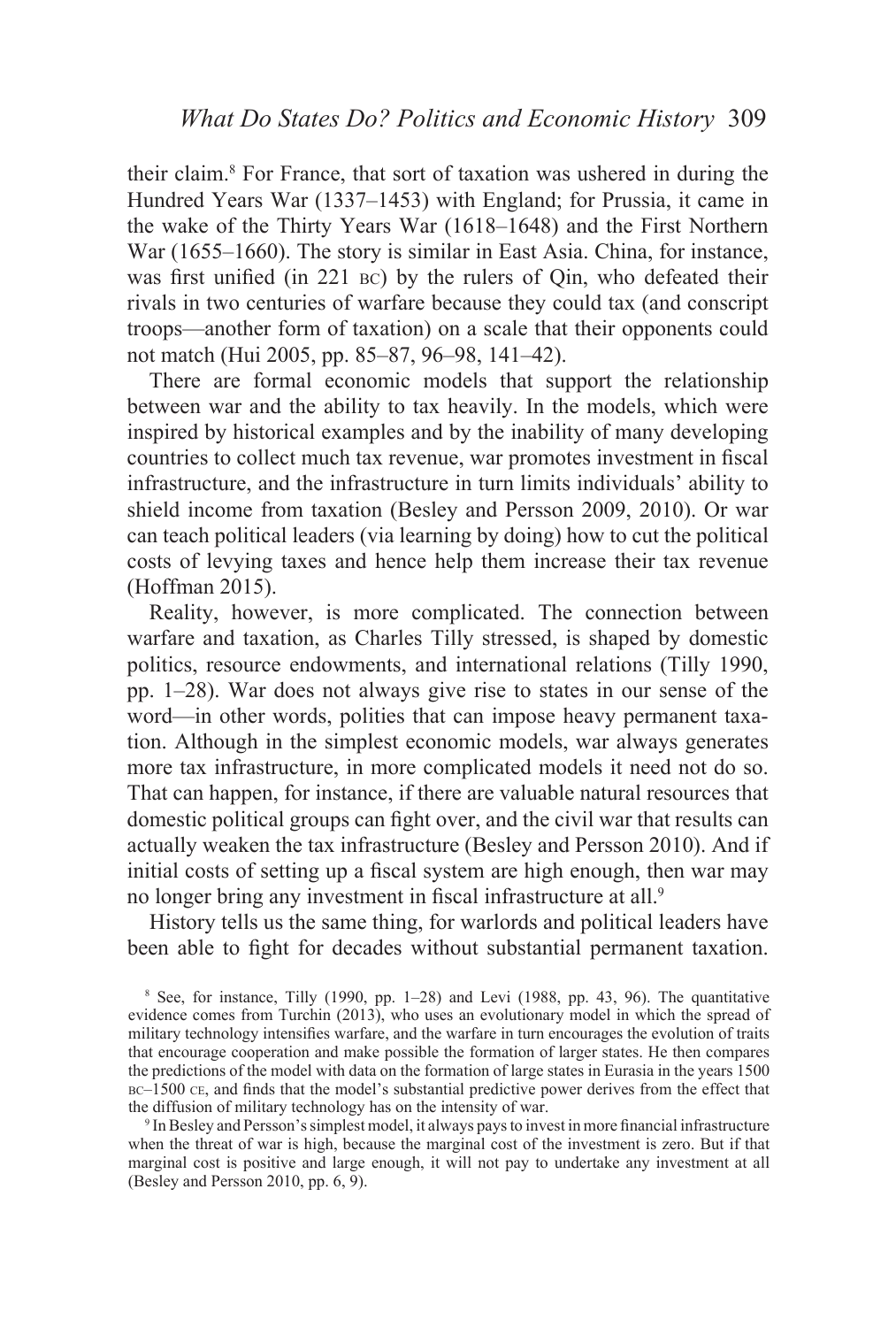That is in fact what happened in western Europe during the Middle Ages, when warriors and military lords battled one another incessantly without ever establishing fiscal systems that could raise appreciable amounts of permanent tax revenue.<sup>10</sup> To judge from the kings and princes who led these armies, the risk of dying on the battlefield was enormous: in the eleventh century, for instance, their death rate was double that of soldiers in violent combat today, and far higher than the murder rate in the world's most dangerous cities.<sup>11</sup> Or to take a more recent example, consider the Turkana, a group of some one-half of a million nomadic pastoralists in East Africa. They fight defensive wars and raid other ethnic groups even though they have no centralized political or military authority and nothing like a fiscal system. The warfare is dangerous—23 percent of Turkana men die in warfare between puberty and the end of fatherhood—but no state compels them to fight and they do not seem to be motivated by ties of kinship or repeated dealings among warriors (Mathew and Boyd 2011; Gray et al. 2003). And there are other contemporary groups in the Amazon, other parts of Africa, or ungoverned corners of Pakistan that also manage to wage war without permanent taxation or what we would consider a state (Barth 1956; Lindholm 1981; Beckerman et al. 2009).

By itself, therefore, warfare is not enough to create a state. It may help spur some warring groups to set up a fiscal system, and that in turn will lead to a correlation between warfare and state formation. But the warfare alone is not sufficient for state formation, or otherwise warfare would always give birth to states. Something else in addition to warfare must therefore be involved. If we look at particular examples of how significant permanent taxation was established, they do usually involve warfare and the public good of security, although other public goods (such as providing money with a stable value that would obviate the need for barter and facilitate transactions over time) may play a role too. The correlation between warfare and state formation would lead us to expect as much. But the whole process was also inseparable from politics, and the politics

<sup>&</sup>lt;sup>10</sup> Medieval rulers did collect revenue from tolls, mints, and from their own personal possessions, and they could collect taxes during war. But the amounts collected were not substantial, and the tax revenue usually ceased the moment there was a truce (Guenée 1971, pp.  $167-180$ ,  $254-257$ ; Lutz 1977–, sv "Steuer, Steuerwesen"; Collins 1991, p. 154).

<sup>&</sup>lt;sup>11</sup> The rate of death on the battlefield for European rulers comes from Eisner (2011). For the eleventh century, the rate was 1,140 deaths per 100,000 ruler years, which Eisner compares to a death rate in heavy combat today of roughly 600 deaths per 100,000 person years and the murder rate in Ciudad Juarez (a dangerous city in Mexico) of approximately 130 annual deaths per 100,000 people. Comparisons with other cities with high murder rates in 2014 lead to similar results. Eisner's battlefield deaths, it should be noted, do not include the large number of regicides. In the eleventh century, for example, these would add another 1,784 violent deaths per  $100,000$ ruler years.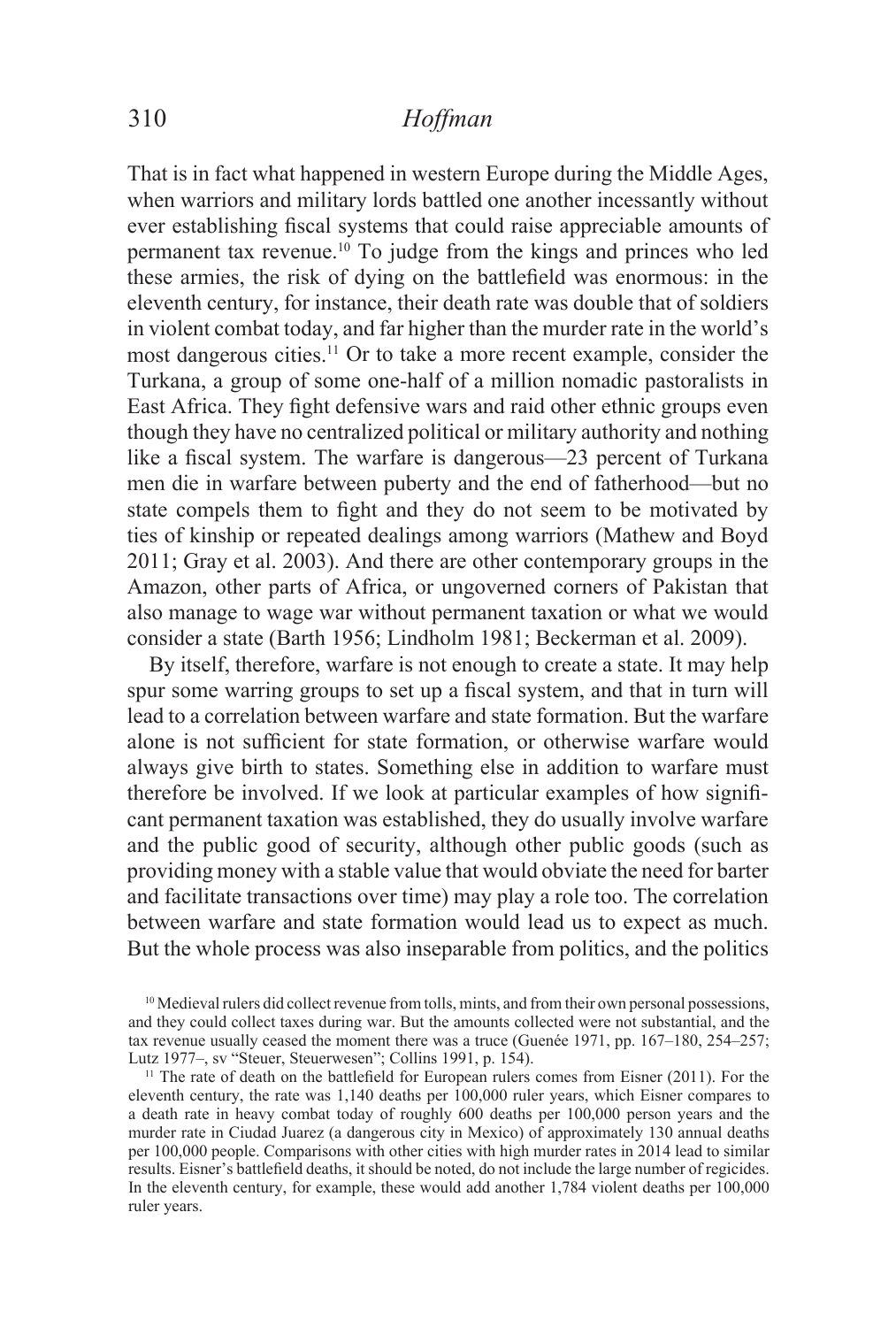(so we shall see) was essential to making the leap from warfare to state formation.

French kings, for instance, gained the right to impose sizeable permanent taxes during the Hundred Years War  $(1337-1453)$ , when they battled the kings of England to see who would rule France.12 But the French monarchs did not obtain that right immediately. Initially, they could levy taxes only when war was actually being waged, as had been the case before the Hundred Years War. The fighting during the war, though, was interrupted by truces or temporary halts to the hostilities. During those lulls in the fighting, tax collection stopped, and with no money for pay, soldiers had to be furloughed. To support themselves, the troops who had been released would then plunder the countryside, leaving a trail of death, refugees, and smoking ruins.

Stopping these brigands had wide support, but when it came to pay for the effort, people dug in their heels. Suppressing the brigandage required peacetime taxation, and many feared that the royal government would pocket the tax revenue collected during a truce or divert the money toward some other goal such as paying for the expenses of the royal household. Halting the pillaging would also require shifting tax revenue from a corner of the kingdom where furloughed soldiers posed no problem to a province where they raged out of control. That too generated opposition, as did shifting taxes from regions that faced no threat in war time to regions that were in danger.

This political stalemate was not broken until a disastrous French defeat in 1356, when their King, John II, was taken prisoner by the English. In this dire and exceptional situation, the French king's subjects were willing to grant a peacetime levy to pay his ransom, and his son, who became King Charles V in 1364, managed to get these taxes increased and made permanent in the 1360s. He did so by simultaneously undertaking two critical actions. First, he fashioned a political coalition in favor of permanent taxation by tailoring taxes to suit the powerful nobility; second, he showed that he would use the money to wipe out the brigands. Those actions won him the taxation, and local evidence indicates that per capita taxes rose more than 20-fold.

The king's son, in short, had solved the free rider problem by working out the politics and demonstrating that he would indeed use the tax revenue to provide the precious public good of security. But his success was not immediate. Initially, he failed to get peacetime taxation out of regional assemblies, and a kingdom wide representative assembly in 1356 did not

 $12$  For what follows, see Henneman (1971, 1976).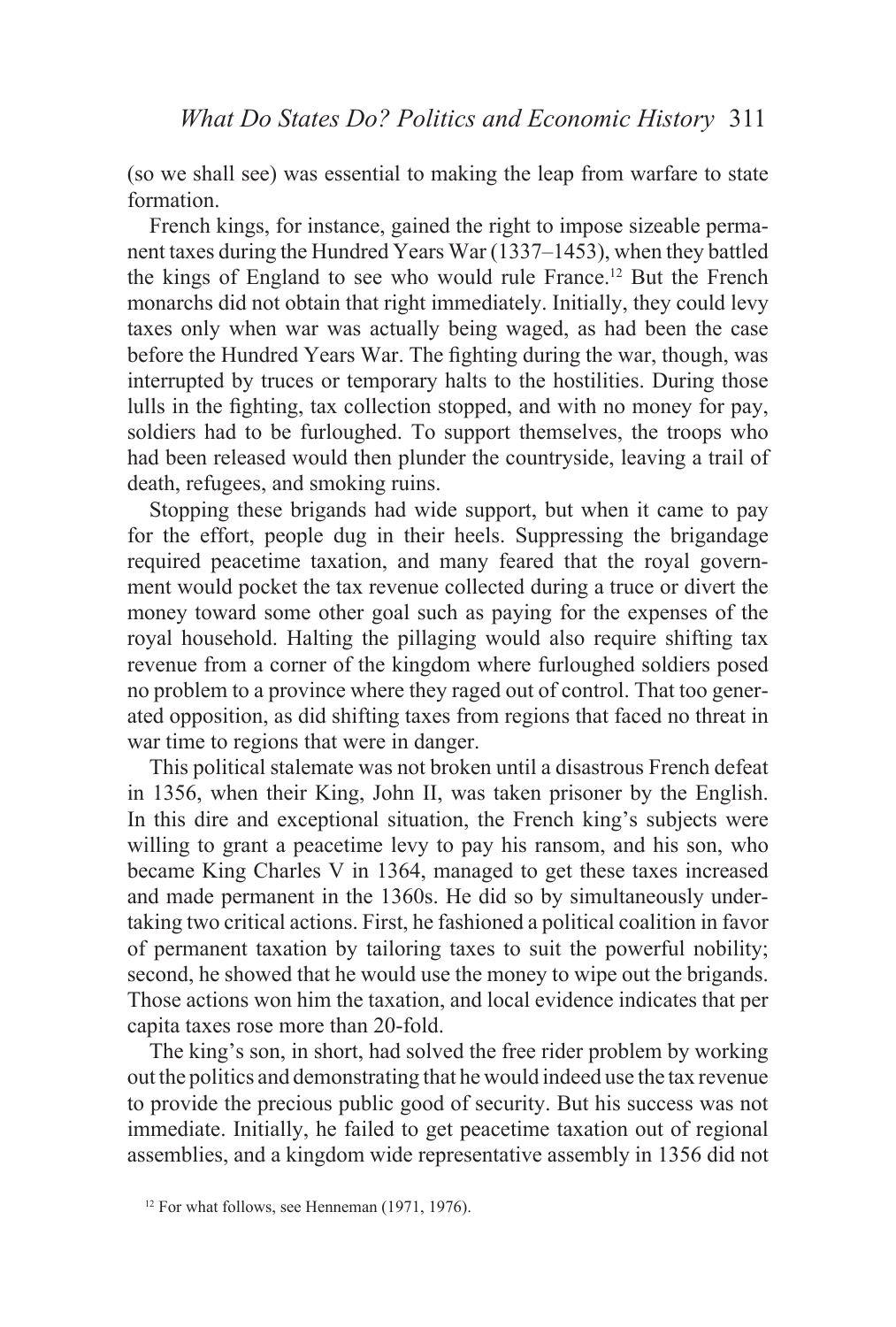grant permanent taxation either (Henneman 1976, pp.  $24-25$ ,  $39-50$ ,  $283$ , 288). The whole political process involved learning how others involved would behave—whether they too would contribute and whether the king's son would use the money collected to wipe out the brigands.

That sort of process is likely to be path dependent, or so experimental evidence suggests. The relevant experiments involve paying for a public good, and while one might have doubts that results obtained with student subjects playing for small sums of money would carry over to decisions where life and property are at stake, the experimental research does make it clear that the outcomes are path dependent and shaped by past behavior. In the experiments, the subjects do not play what would be their dominant strategy if they were concerned only about their own monetary pay off namely, contribute nothing and free ride. The experimental evidence in fact suggests that they are also concerned about the whole group's payoff, that they dislike it when others free ride, and—most important of all—that they try out and evaluate strategies based on the recent history of play. If past play convinces them that others will contribute and that all will benefit, then they too will chip in. $^{13}$ 

If the same rules governed behavior by those with a political voice in the fourteenth century, then actions by a leader such as the king's son were the key to establishing permanent taxation in France. By stamping out the brigandage and reaching agreements with local elites, the future Charles V convinced each of the elites with a political voice that others would in fact contribute, that the public good of security would in fact be delivered, and that all would therefore benefit. They would in effect learn that paying the taxes was a winning strategy. Without this initial learning, the French kings might have had to wait much longer to get permanent tax revenue.

France's path to substantial permanent taxation was not the only one. for other polities took a very different route. In Brandenburg Prussia, force played a role, but a political bargain with elites was still essential. Because Brandenburg Prussia had been ravaged during the Thirty Years War (1618–1648), its ruler, the Elector Frederick William, sought enough tax revenue to establish a standing army. He began by offering concessions to the nobility—in particular, greater power over their serfs—and

<sup>&</sup>lt;sup>13</sup> See Arifovic and Ledyard 2012. Their explanation for the participants' behavior assumes that participants' utility functions are linear in three terms: their own payoff, the average payoff to the group, and the amount by which their payoff is less than the average payoff to the group. They also assume that experimental subjects also learn by randomly trying out new strategies and evaluating old ones. With their model, cooperation in the public goods experiments can then emerge endogenously in a way that is affected by past play.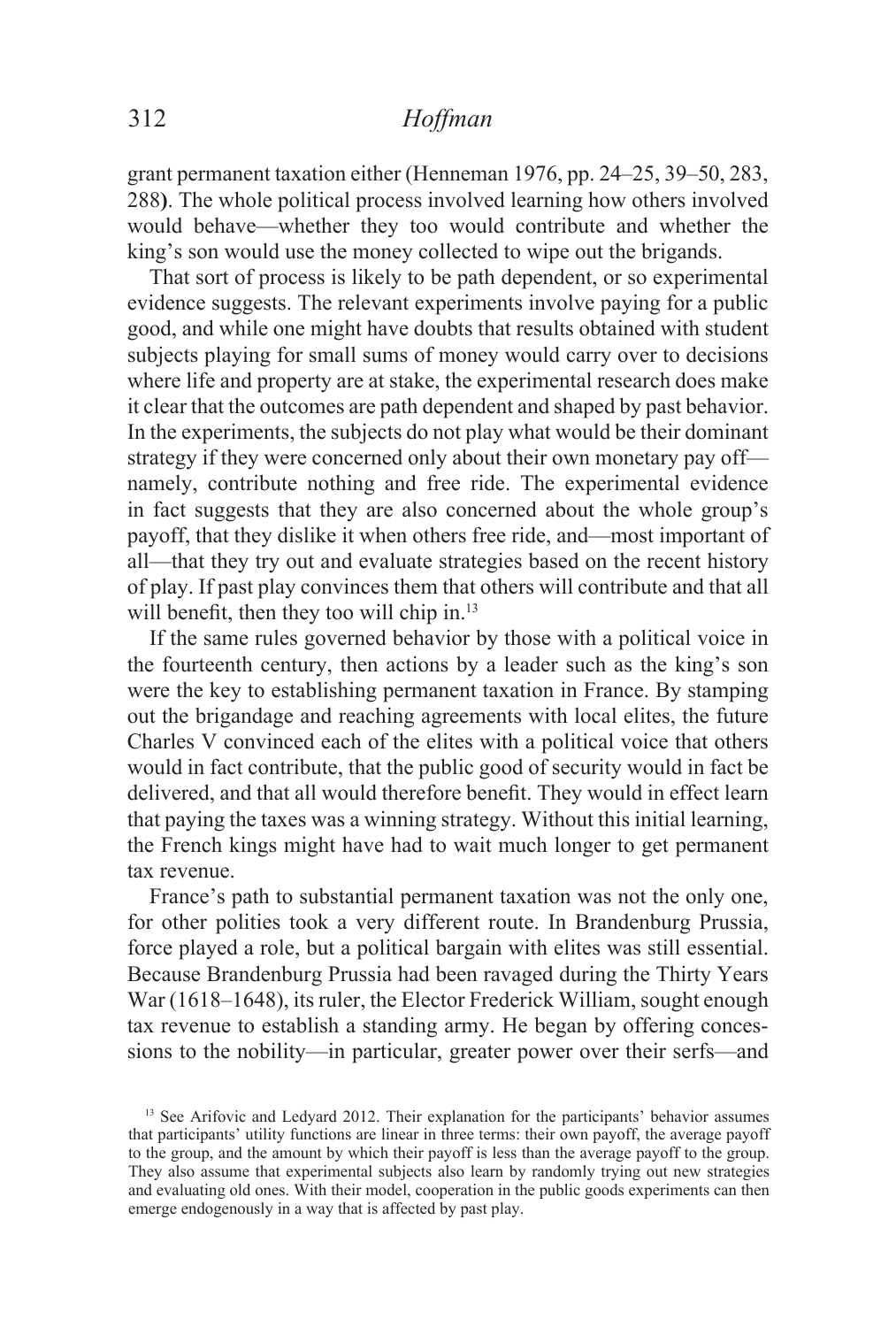in return a representative assembly of nobles and towns in Brandenburg agreed to temporarily increase taxes. That funded his army and allowed him to enter a war between Sweden and Poland. He then invoked the fighting to unilaterally impose even higher taxes, and when the war was ended, his army then suppressed resistance to making the tax increases permanent. At the same time, he kept the nobles on his side by offering them employment as army officers and government officials (Carsten 1954; Vierhaus 1984; Volckart 2000).

The road to a state that could mobilize resources on a large scale was different still in China. There, two centuries of warfare led to the triumph of the first dynasty to unify China, the Qin  $(221-206 \text{ BC})$ , whose leaders swallowed up rival states because they could raise more tax revenue and conscript more soldiers than their opponents. The Qin and the next dynasty, the Han  $(206$  BC–AD 220), also took the first steps toward creating a bureaucracy that increased the resources the state could muster and at the same time had the important long run political effect of keeping elites loyal by drawing them into state service.<sup>14</sup>

In all of these examples, the process of establishing substantial permanent taxation was path dependent; it depended on history—on the initial steps taken by rulers and elites. To analyze what happened, we therefore have to pay close attention to the history—to what was done by Charles V, Frederick William, the Qin and Han Emperors, and by the other actors with a political voice. These rulers could have easily failed to establish states, for as we know, warlords and other political leaders can fight for decades or more without ever being able to levy substantial permanent taxation. Getting the history right also demands that we seriously weigh the obstacles to establishing states: among them organizations that can provide substitutes for the public goods or services a state furnishes and so reduce that appeal of creating a state to provide them. At the end of the Roman Empire, for example, bishops in western Europe provided famine and disaster relief that today would be the task of states (Brown 1996, p. 62). The Church—an all-encompassing religious institution had become a substitute for a state in a world without one.<sup>15</sup> Similarly, local authorities (a lord in medieval Europe, for instance) could muster armed followers and provide defense in place of a state.

 $14$  The account of what happened in China is taken primarily from Hui 2005 and from the insightful comparison in Burbank and Cooper 2010, pp.  $54-59$ .

 $^{15}$  One could argue that the Church was itself a state, since it had a permanent source of revenue (the tithe) and could mobilize military resources, at least by the time of the Crusades. But it claimed to be distinct from (and perhaps superior to) any state, and in theory at least it was not supposed to employ violence, which it would leave to those political authorities who would do its bidding.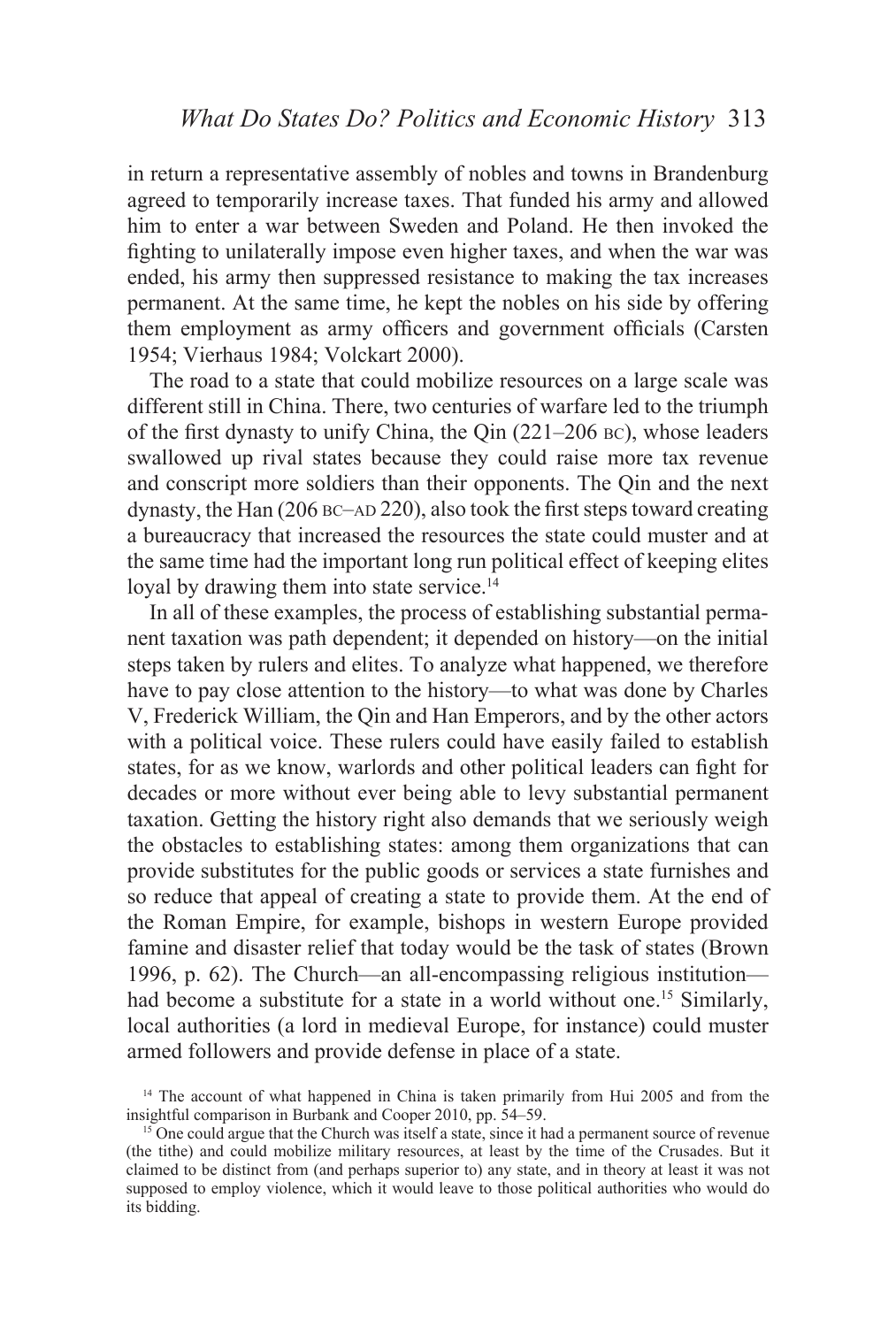Understanding what happens will require scrutinizing the politics, and it may also mean that we have to look beyond economics and draw upon work by behavioral economists, political scientists, and evolutionary anthropologists.16 Some of the behavior may simply involve imitation (such as coordinating on a particular equilibrium or copying what is widespread) and it may not be the result of optimization. But that is true of much political behavior—even voter turn out in modern democracies (Palfrey and Pogorelskiy 2014). When analyzing the politics we will have to consider how to model what happens as political leaders first create a fiscal system and then learn how to squeeze more revenue out of it, whether it is in ancient China during the rise of the Qin, Brandenburg Prussia during the reign of Frederick William, or modern democracies.<sup>17</sup> Their learning may require that they abandon tax farmers and set up instead a large fiscal administration staffed with bureaucratic officials. Or the learning may depend on the incentives that leaders and officials create for tax compliance.<sup>18</sup> All those policy choices are at least in part political and they too all merit future research.

### WHAT DO STATES SPEND THEIR TAX REVENUE ON?

Suppose that a warlord, chief, or king finally has gotten his hands on substantial permanent tax revenue. What then does he use it for? In other words, when a state finally comes into existence, what do its leaders spend their tax revenue on? And when do they use their tax revenue to provide public goods and services that enhance economic growth?

Answering the first question turns out to be difficult for many parts of the world, because the origins of states lie so far back in the past that the requisite data on government spending and taxation simply do not exist. But it can be answered for parts of Europe, where states arose relatively late, at the end of the Middle Ages or the sixteenth and seventeenth centuries. There we do have enough evidence for England, France, and Prussia, and for those three states the answer to the question is clear for the years 1600–1790, for they directed the bulk of their revenue to

<sup>&</sup>lt;sup>16</sup> For example, it would mean turning to the sort of model proposed by the behavioral economists Bowles and Gintis (2011) to explain the behavior that the evolutionary anthropologists Boyd and Mathew (2011) observed among the Turkana and that I believe prevailed in western Europe in the early Middle Ages.

 $17$  For such a model, see Hoffman (2015).

<sup>&</sup>lt;sup>18</sup> For an example of how an early fiscal bureaucracy helped boost tax revenues, see Brewer (1990). As for incentives for tax compliance, consider imperial China, where the payment of taxes became the evidence used to substantiate property rights (Von Glahn 2012). I thank Richard Von Glahn for this example.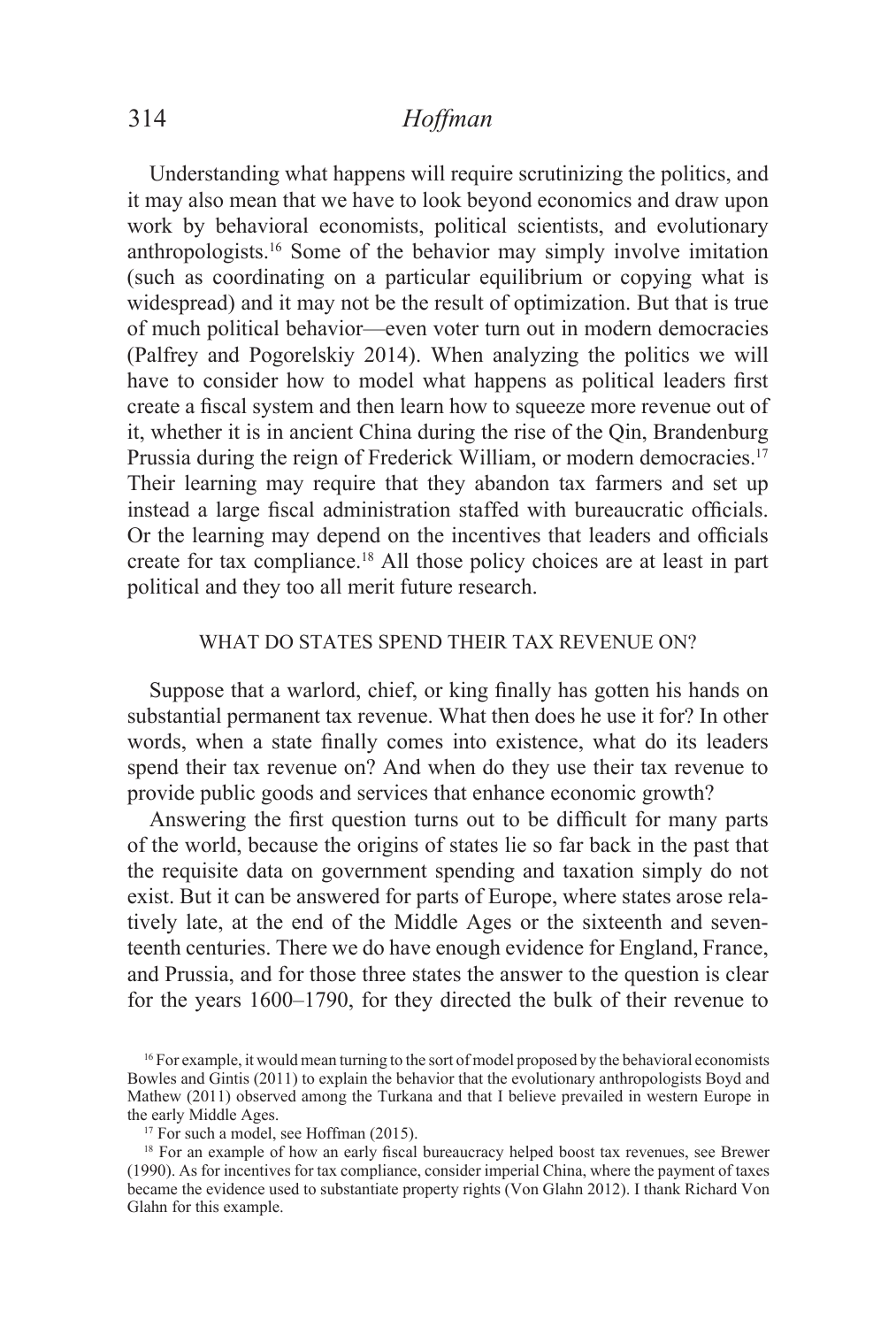TABLE 1 MILITARY EXPENSES AS A PERCENT OF ANNUAL GOVERNMENT SPENDING: ENGLAND, FRANCE, PRUSSIA (1688-1790)

| Country and Period | Minimum | Median | Maximum |
|--------------------|---------|--------|---------|
| England 1688–1790  | 25      | 48     | 84      |
| France 1600–1688   | 19      | 73     | 94      |
| Prussia 1688–1789  | 68      | 90     | 98      |

*Note*: Military expenses include subsidies for allies, but not debt service, even though the sole purpose of borrowing was to pay for wars. Debt repayments are also excluded to avoid double counting. Figures for England concern net public expenditures.

Source: Mitchell and Deane 1962, pp. 389-391 (England); http://esfdb.websites.bta.com (data on seventeenth-century French expenditure supplied Richard Bonney); http://esfdb.websites.bta. com/table.aspx?resourceid=11768 (data for Prussia gathered by Martin Körner).

the military, either directly, or indirectly by subsidizing allies (Table 1). Their only other major expense was also related to war: servicing debt run up in past conflicts.<sup>19</sup> So war dominated their expenditures, and the same was likely true of the other states in early modern Europe. And that is hardly surprising. They had created states by working out the politics of funding warfare, and we would expect them to use their newly granted permanent tax revenue to pay for the ongoing fighting.

Early modern Europe, however, may well have been exceptional, for warfare there was not simply a matter of providing the public good of defense. Rather, it was at least in part a consumption good for the kings and princes who made political decisions about peace and fighting. Throughout their childhood, they had learned that warfare was the calling of kings, and once they were adults and in power their advisers would remind them, as Machiavelli did, that they should have "no object, thought, or profession but war." They had been raised to prize glory in war, an intangible that could only be earned on the battlefield and was impossible to divide up via peaceful bargaining.<sup>20</sup> Elites with a political voice shared their taste and enthusiasm for war, and both they and the

<sup>19</sup> If debt service were included in military spending, then the percent of government expenditures that went to the military would never have fallen below 57 percent in England, France, and Prussia during the years covered in Table 1. The trouble, however, is that the available debt service figures include repayments of principal, which means there would be some double counting. In compiling data on military spending, one has to keep in mind that tax revenue could be collected and spent locally. The same goes for mobilizing resources in kind, such as the services of conscript soldiers. Those practices were particularly common in large states (such as the Ottoman Empire or the Chinese Empire) before the nineteenth century.

<sup>20</sup> The quotation comes from Machiavelli (1977, p. 247). For how kings were encouraged to pursue glory and its indivisibility, see Cornette  $(1993)$  and Hoffman  $(2012)$ . The political philosopher Thomas Hobbes mentioned glory as one of the chief reasons for war.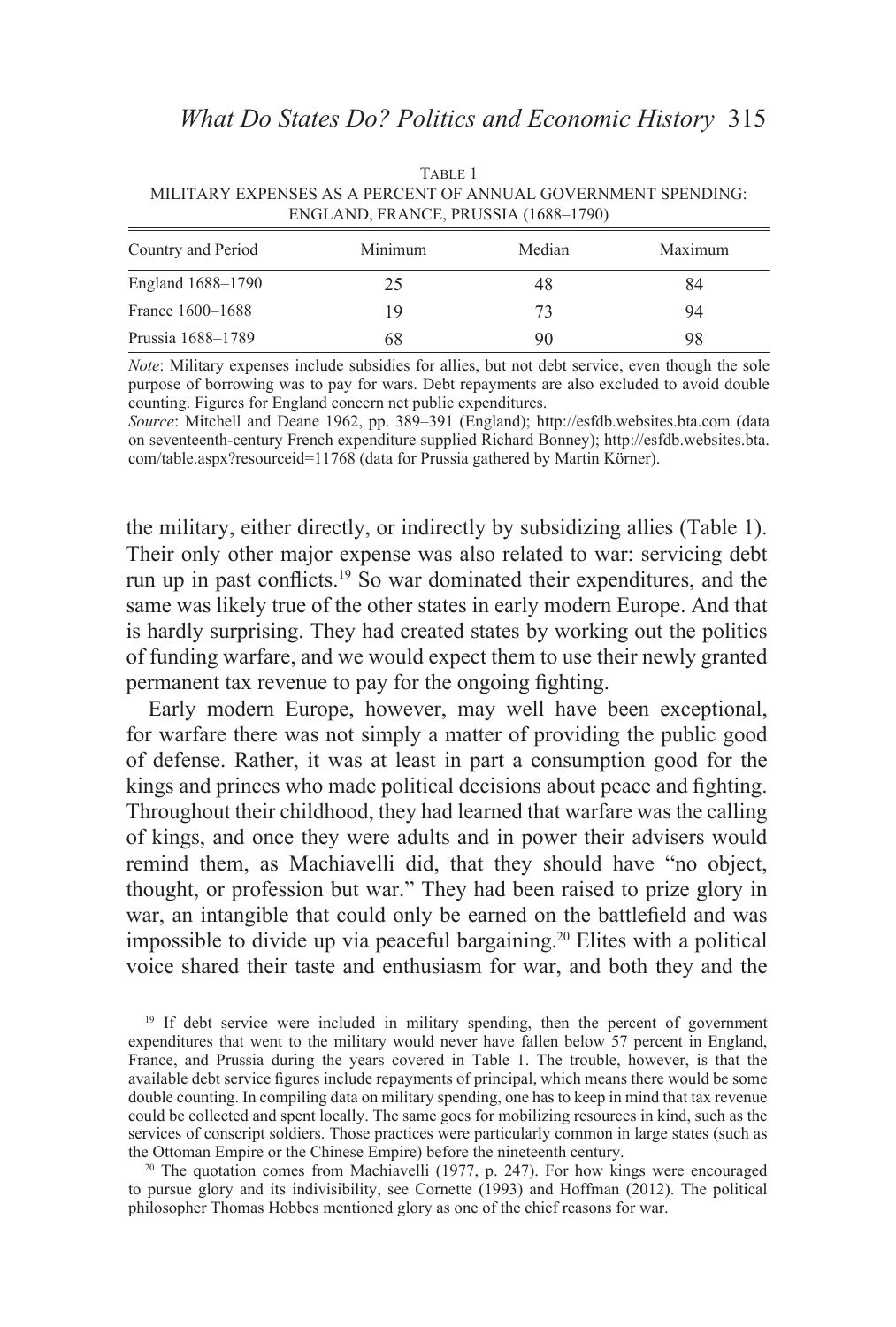kings who waged war avoided most of the costs of fighting. Although nobles did certainly die in combat, their assets and the kings' were usually not taxed to pay for wars, and if we leave aside civil wars, the rulers of the major powers ran no risk of being dethroned after a military loss, at least in the years  $1498-1789$  (Hoffman  $2015$ , Table 2.2).

Incentives of that sort are a recipe for overspending on war. Indeed, if a political decision maker (a king or his chief adviser in a monarchy; in a democracy, it would be a president, prime minister, or pivotal member of a representative assembly) avoids the costs of war and reaps a disproportionate share of the benefits war brings, then warfare will be likely, and it cannot be prevented by any peaceful transfer of resources (Jackson and Morelli 2007). So we would expect European kings to fight frequently and spend heavily on war. And we would expect the fighting and military spending in Europe to subside in the nineteenth century, after the Napoleonic Wars had changed the underlying rules so that even monarchs could be deposed after a loss and after decision making had passed into the hands of leaders who had not been raised to pursue the glory of war. In this new equilibrium of domestic politics and international relations, leaders had much less reason to fight (Hoffman 2015; Schroeder 1994).

Warfare did in fact grow less common in nineteenth-century Europe, and so did casualties on the battlefield. Brutal wars were still fought, but if we look at western Europe and compare the years 1815–1914 (the period between the Napoleonic Wars and World War I) with the preceding period  $1650-1815$ , then the fraction of time spent fighting fell 77 percent, and battlefield casualties 78 percent.<sup>21</sup>

But did military spending also subside in nineteenth-century Europe? And was spending on the military before the nineteenth century exceptionally high in Europe? Those questions are important, because heavy military spending would make it harder for a state to furnish growth enhancing public goods, but they are surprisingly hard to answer, because we lack the necessary data—in particular, disaggregated government spending figures that would let us measure military spending or other categories of government expenditure across time and countries, both in Europe and in other parts of the world. Before the nineteenth century, governments generally did not publish regular accounts of their expenditures or tax

 $21$  The calculation is based on the wars listed in Dincecco (2009, Appendix Table 1). The wars considered include all conflicts listed in Clodfelter (2002) that were fought at least in part in western Europe and which that involved at least one of the following countries: Austro-Hungary, Belgium, Britain, Denmark, France, Italy, the Netherlands, Portugal, Prussia, Spain, and Sweden. Naval campaigns and colonial wars were excluded. Casualty figures before the nineteenth century, though, are subject to considerable uncertainty.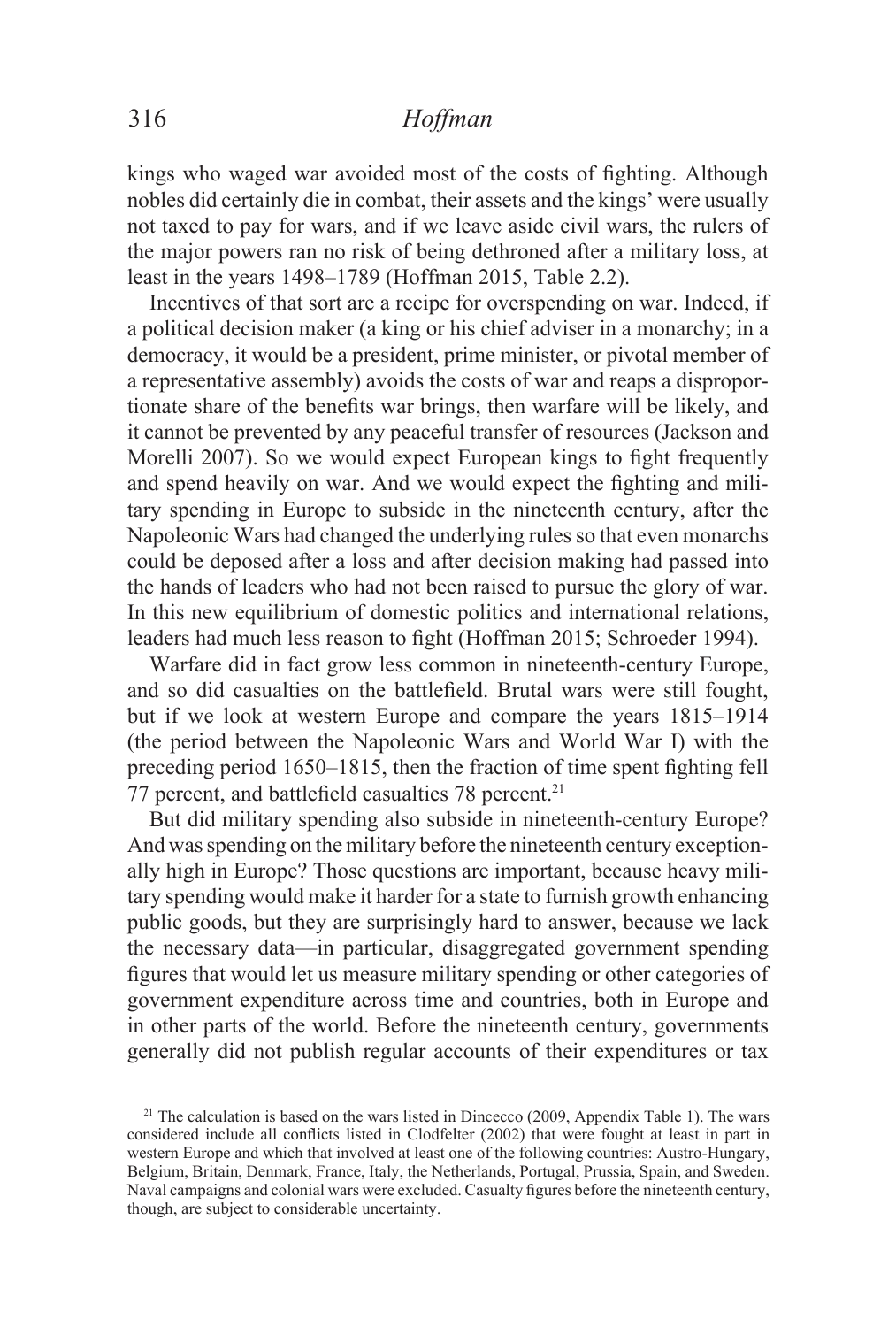revenues. The seventeenth and eighteenth-century numbers for England, Prussia, and France in Table 1 are therefore unusual. And when fiscal data finally does make it into print in the nineteenth century, it often appears in obscure periodicals, and categorizing the spending is not easy. Although numbers for military spending have been gathered by the Correlates of War Project from 1816 on, and Peter Lindert has done the necessary spade work for social spending after 1880, data for other categories of nineteenth-century spending still have to be collected.<sup>22</sup> The task is even more complicated because much government spending was done at the local level, by municipal or provincial authorities. That was particularly true of spending on education and on infrastructure such as roads, sewers, and water systems. Categorizing total public spending therefore requires aggregating data across different layers of government.<sup>23</sup>

So it is difficult to answer our two simple empirical questions. Still, it does seem likely that military spending was elevated in western Europe before 1800. In the eighteenth century, per-capita tax revenues among the leading military powers in western Europe dwarfed those in China and the Ottoman Empire (Karaman and Pamuk 2010; Brandt, Ma, and Rawski 2014), and since it is unlikely that the military absorbed a smaller fraction of the government budget in western Europe than in China or the Ottoman Empire, per-capita military spending must have been higher in western Europe too.

As for whether military spending subsided in nineteenth-century Europe, it is clear that it did not. Despite the precipitous drop in battlefield deaths and the frequency of war, real military spending actually rose substantially, at least in Britain and France, where we can compare the late eighteenth and nineteenth centuries: It increased more than two-fold in Britain between 1780 and 1864, and more than four-fold in France during the same period. And it climbed even higher at the end of the century in Britain and France and the rest of western Europe too as an arms took hold in the build up to World War I (Hoffman 2015, Table 6.4; Eloranta 2007).

A simple model of the politics involved (one different from the model in Jackson and Morelli 2007) can explain why military spending rose in nineteenth-century Europe despite there being far less war. With political leaders no longer pursuing glory in war, it was easier to bargain and find peaceful solution to conflicts, and the leaders had a greater incentive to

<sup>&</sup>lt;sup>22</sup> See http://www.correlatesofwar.org/ and http://lindert.econ.ucdavis.edu/data-and-estimates (web sites consulted 20 January 2015). The data has been gathered for some countries—see Fontvieille  $(1976)$  for an example—but for others the work has not yet been done.

<sup>&</sup>lt;sup>23</sup> As John Wallis (2006) has done for United States spending from 1902 on.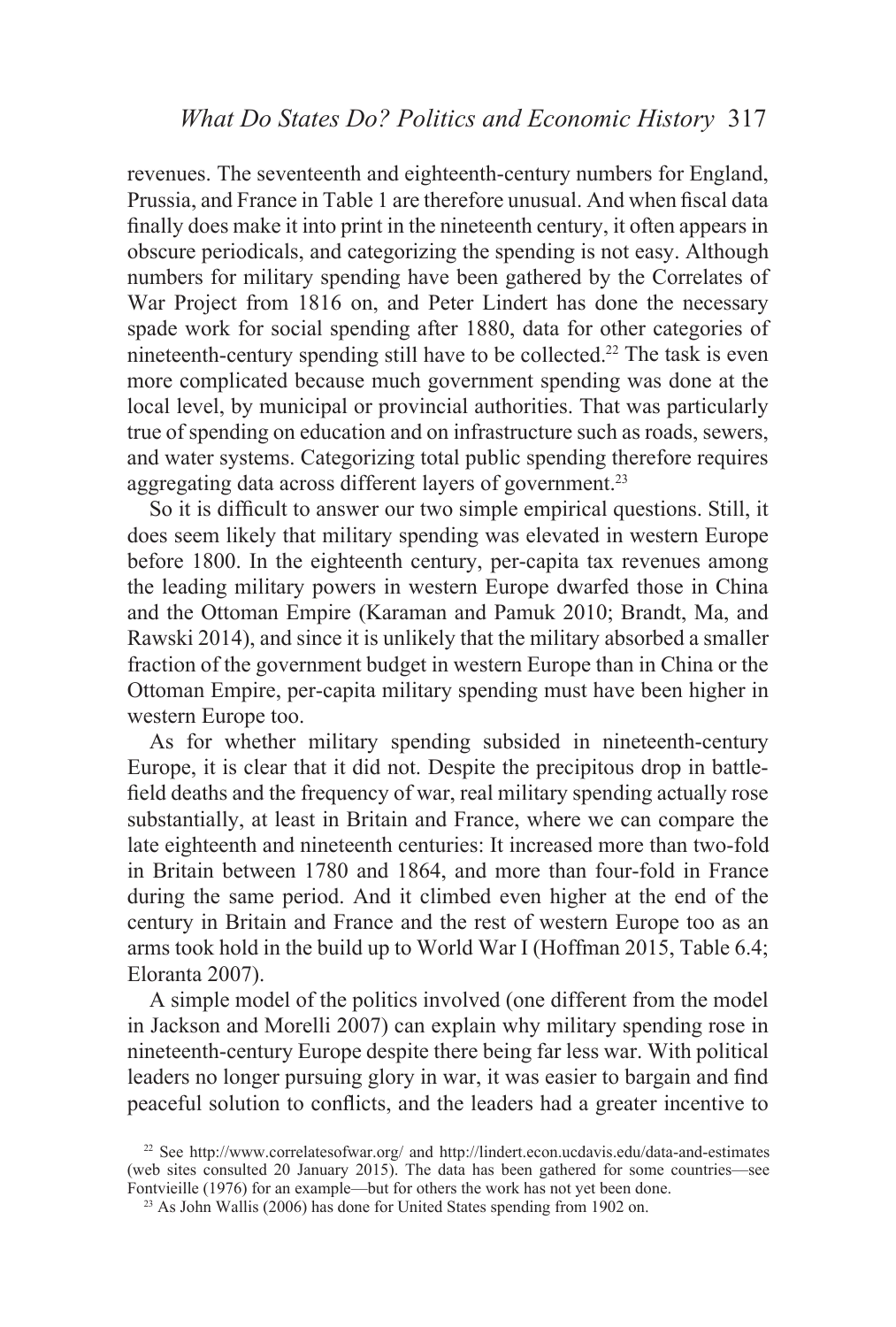find such solutions because they now faced the risk of being deposed if they actually fought and lost. But they would still need armies and navies to enforce their bargains. The result would be a cold war, with continued spending on the military but much less actual fighting (Hoffman 2015).

Military spending in nineteenth-century Europe was also lifted by rising incomes as western Europe industrialized and by constitutional changes that boosted tax revenues relative to national income. Before the French Revolution, tax rates in any given country in continental Europe had varied widely across regions and social groups, with many groups (such as nobles or residents of particular regions) enjoying tax exemptions. In France, the Revolution erased these differences, creating a uniform fiscal system that the armies of the Revolution and Napoleon then imposed on territory they conquered. Countries that resisted a French invasion undertook similar reforms, either to bolster their own revenues for fighting Napoleon or as part of nineteenth-century constitutional change. The growing power of representative institutions then increased tax revenues even more (Dincecco 2009, 2011).

Although more powerful representative institutions could raise tax revenue and so increase military spending, one might expect that they would reduce the share of the budget that the military received, because the pivotal political decision makers in the nineteenth century (who might be a minister, a party leader, or a median member of Parliament) would prefer to shift spending away from the military and toward growth enhancing goods and services such as transportation infrastructure or clean water and sewers. But the move toward representative government and democracy did not seem to have that effect. Total government expenditure data for the nineteenth century is not yet readily available for many European countries, but we can at least analyze what happens to the ratio of military spending to tax revenue, which is a reasonable proxy for the military's budget share. And if we regress that ratio on a measure of growing democracy and add country fixed effects and controls for wars (military casualties as fraction of the population) and for growing incomes (urbanization rates as proxy for per gross domestic product (GDP)), then more democracy does not seem to be correlated with less military spending relative to taxation in Austria, Britain, France, Germany, and Italy (Table 2). One should of course not place too much weight upon such a panel regression, for too many explanatory variables are endogenous and measured with error. Still, it does seem puzzling that the military did not seem to be getting a smaller share of tax revenues as democracy advanced.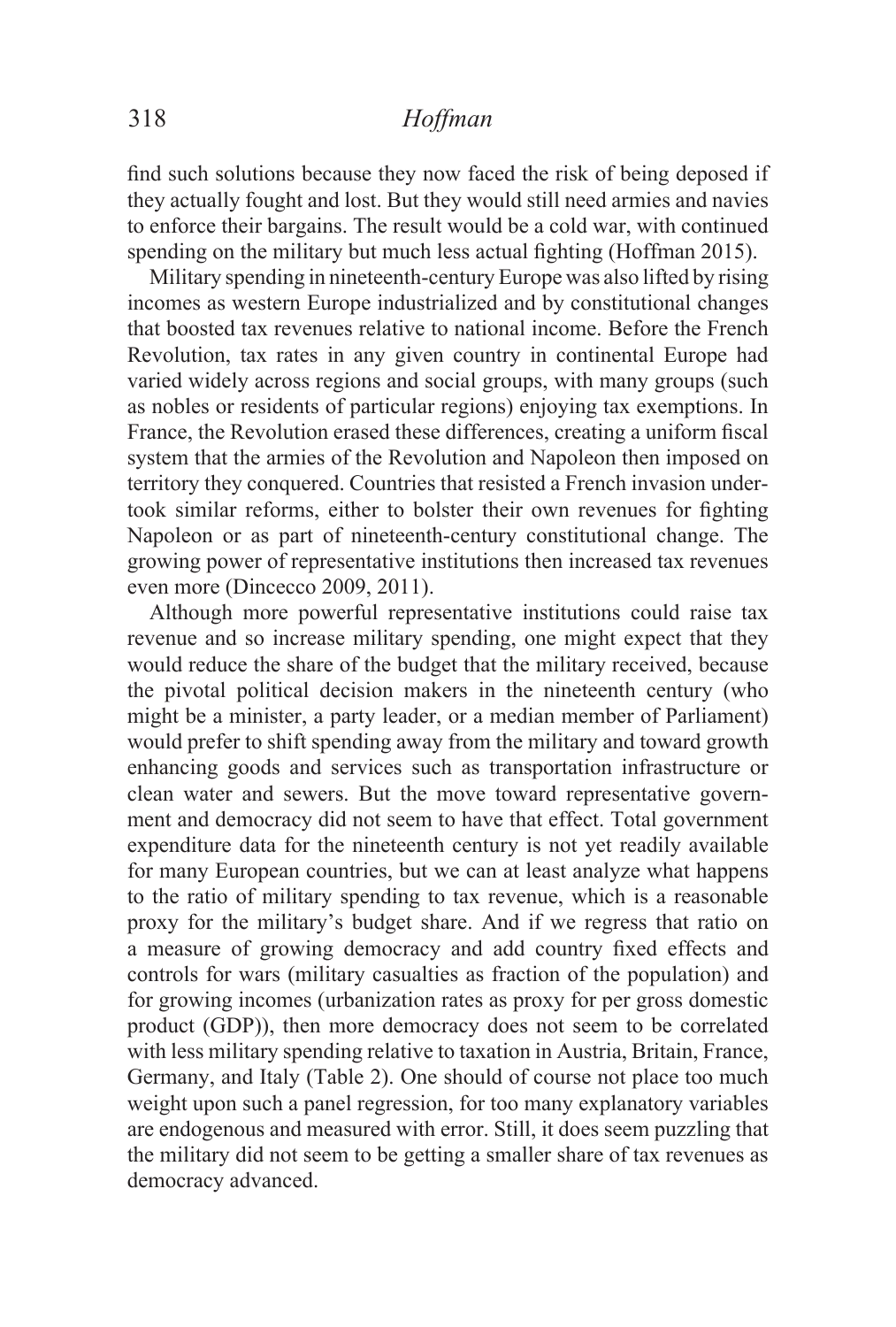#### TABLE 2

### REGRESSION OF THE RATIO OF ANNUAL MILITARY SPENDING TO ANNUAL TAX REVENUE 1816-1913 (AUSTRIA-HUNGARY, BRITAIN, FRANCE, GERMANY, ITALY)

| <b>Explanatory Variable</b>                                                    | Coefficient<br>(Standard Error) |
|--------------------------------------------------------------------------------|---------------------------------|
| Military deaths in war/population                                              | 0.037<br>(0.015)                |
| Urbanization (fraction of population in cities $> 100K$ )                      | 0.894<br>(0.224)                |
| Democracy (Polity zero to ten point scale, with ten signifying full democracy) | 0.001<br>(0.007)                |
| Number of observations                                                         | 428                             |

*Note*: The democracy measure combines indexes of civil liberties, constraints on the executive, and citizens' ability to express preferences about policies and leaders. It ranges from zero (no democracy) to ten (full democracy). The panel regression also included fixed effects for the five countries involved.

Sources: The Global Price and Income History web site (http://gpih.ucdavis.edu/Evidence. htm web site consulted 15 January 2013) for tax revenues collected by Dincecco 2009; Polity IV database (http://www.systemicpeace.org/ consulted 18 January 2013) for the measure of democracy; and the Correlates of War database (http://www.correlatesofwar.org/consulted 6 April 2012) for the other variables.

On the other hand, greater democracy does seem to have been correlated with more spending on public goods and services that contribute to economic growth—goods and services such as education, the enforcement of property rights, and public works such as transportation infrastructure, clean water, and sewers. During the years  $1816-1913$ , spending on education and public works in France, Spain, and the Netherlands increased when representative assemblies got control of purse (Dincecco) 2011, pp. 110–113). And democracy did spur spending on education, not just in Europe but elsewhere in the world (Lindert 2004, vol. 1, pp.  $24 - 25$ ).

A simple model of a median voter or a pivotal decision maker would lead us to expect such a result, and so would more sophisticated models that would link steps toward democracy to both an increased ability to levy taxes and better protection of private property rights (Besley and Persson 2009). The story is complicated, however, because much of the money for education and public works was allocated locally. Spending on schools was high in Germany, even though the national government was far from democratic, because local governments made the decisions about using taxes to pay for schooling, as in the United States (Lindert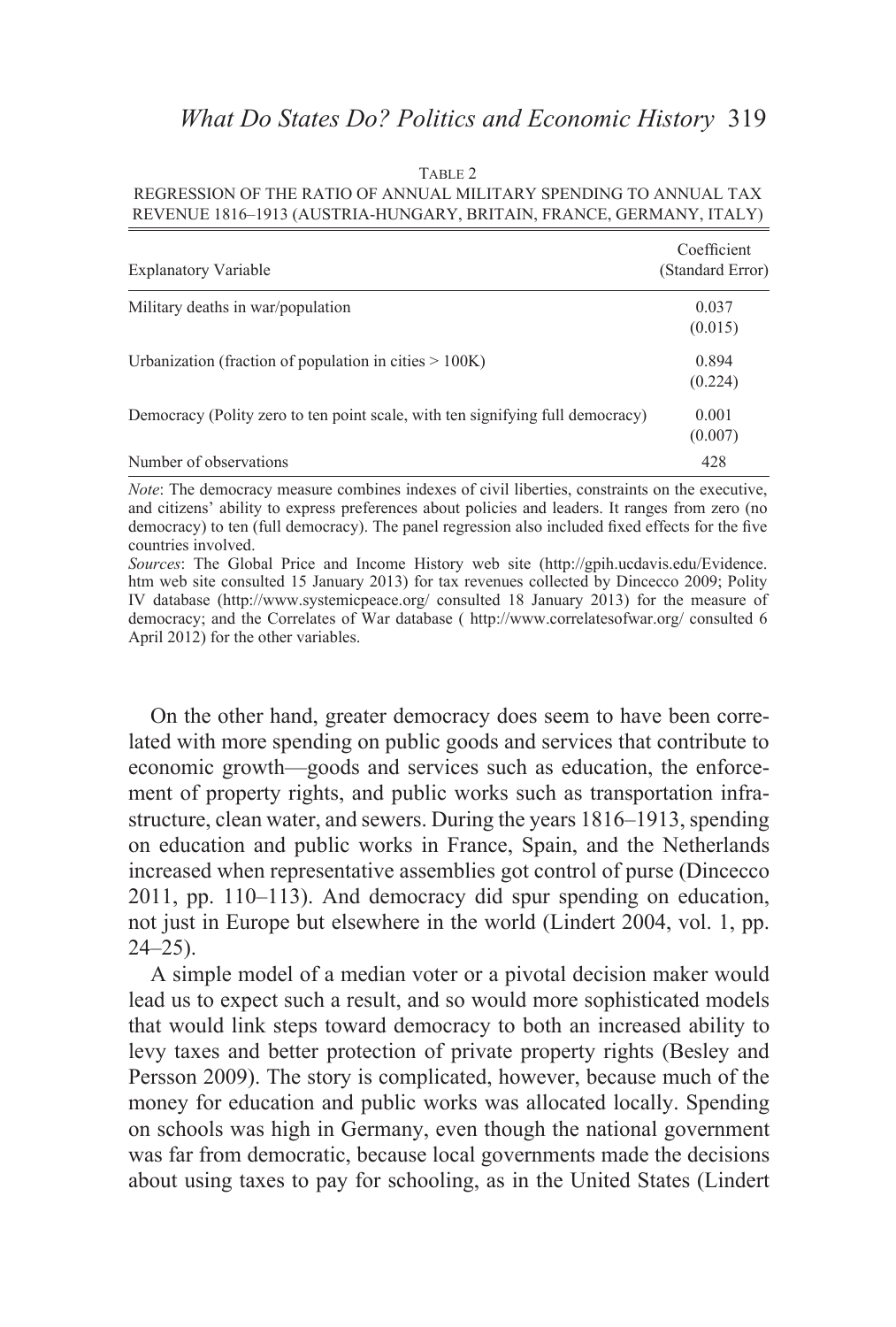$2004$ , vol. 1, pp. 24–25). In Britain, the extension of the franchise yielded more local government spending on roads, sewers, and clean water, but the causality did not run in a simple monotonic way from more democracy to more local government expenditure on growth enhancing infrastructure. Rather, politicians used extension of the franchise as a means of getting valuable infrastructure by breaking free of a politics that had been limited to redistributing within the elite (Lizzeri and Persico 2004). The extension of the franchise was even more complicated than that because the poor actually opposed raising taxes to pay for the infrastructure (Chapman 2014a). Widening the franchise too far would work against getting sewers and clean water.

So if we want to understand what impels governments to spend on growth enhancing public goods and services, we have to pay close attention to the politics and to the history, as has been done for work on education (Goldin and Katz 2008; Lindert 2004). But much more remains to do. In many cases, we do not even know what total government spending was, in part because we have to measure not just national but local government expenditure. Education is again the major exception here, for educational funding has been studied, as has its economic impact. For infrastructure, work on its impact and on the politics behind it are underway (Troesken 2001; Ferrie and Troesken 2008; Kesztenbaum and Rosenthal 2011; Troesken 2014), but that research could certainly be pushed further and extended to other countries and to time periods before the late nineteenth century. And there are other growth enhancing goods and services that cry out for study. The rule of law is one, particularly the provision of courts or other venues for settling private disputes. Historians have written a great deal about the rise of such courts, with late medieval and early modern Europe being a prime example. But an economic analysis of their impact is sorely lacking, particularly when it comes to the administrative and judicial reforms of nineteenth-century Europe, which imposed uniform rules on the fragmented legal systems of continental Europe.

We also need more work on scientific research, on its economic consequences, and on the politics behind it. The same goes for the training of scientists, engineers, and other technically skilled labor. The scientific research usually combined government and private efforts, but we know too little about the economic consequences and the politics behind what the government did. Government action here reached back much further into the past than one might expect, and it too involved local authorities. In the United States (so the late Ross Thomson has estimated), some 56 percent of technical innovators in the years between 1820 and 1941 had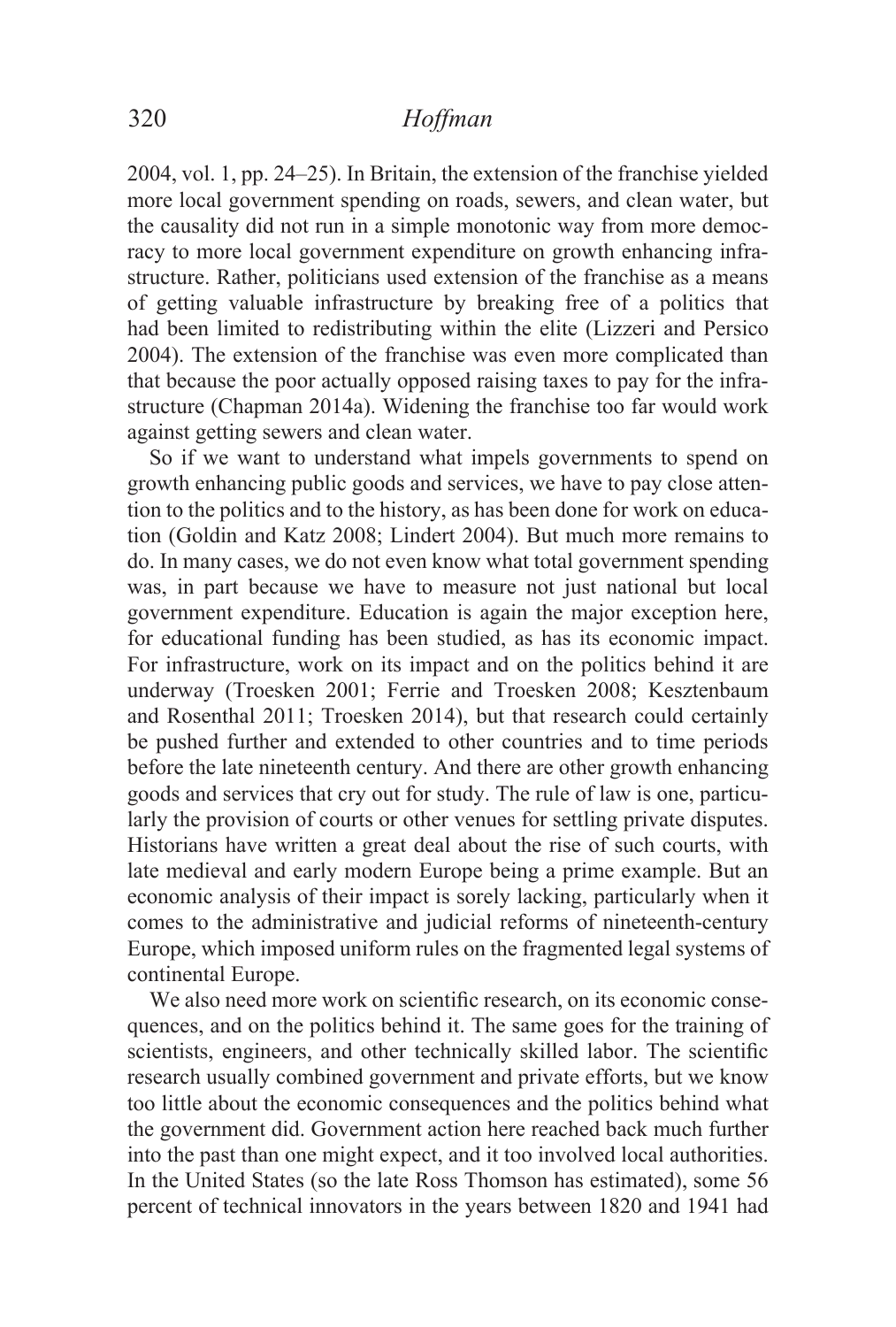learned from working for federal or local governments—all well before the huge expansion of the federal support for science and technology during and after World War II (Thomson 2014). The economic impact of that learning was likely huge.

Any study of the impact of the research—even when it was done by private entrepreneurs—will also have to take into account the effect of government laws and regulations that complemented the researchers' discoveries and helped resolve problems with externalities when those discoveries were put to use. The legal and administrative measures adopted to control agricultural pests in nineteenth and twentieth-century California are an excellent illustration of governmental efforts to ensure that research enhanced productivity. To take one example among many, after phylloxera had wreaked havoc in California vineyards, the California State Legislature in 1880 boosted funding for the state university's agricultural research. The state government also created a Board of Viticultural Commissioners, which did its own research on remedies against phylloxera, and the Board and the University then worked to put their research into practice.<sup>24</sup> As that example illustrates, the governments that acted were often local ones.

### PUBLIC OR PRIVATE PROVISION

There are of course private alternatives to many of the growth enhancing goods and services governments provide. Private actors can build roads and collect tolls from users. They can also provide clean water, either by constructing the water system themselves or by operating a government build system. They can even provide security ranging from guard services to the sort of mercenary armies that were common in Europe and Asia in the early modern period. The private alternatives may of course be problematic, if the goods or services are public or involve externalities or natural monopolies.25 But even when those problems can be solved, private provision still usually assumes that the state is strong enough to regulate markets, to remake property rights, and to resolve disputes over them. In eighteenth-century France, for instance, it would have been profitable for private entrepreneurs to drain marshes and irrigate fields, even

<sup>&</sup>lt;sup>24</sup> For the example of phylloxera, see Olmstead and Rhode (2008, pp. 242–4). The state and federal government also created numerous bodies and regulations to deal with pests in California (Olmstead and Rhode 2008, pp. 254–6).

<sup>&</sup>lt;sup>25</sup> The world's railroads in the years  $1880-1912$  provide an interesting example of problems with private provision (Bogart 2010). State construction actually made the railroads more efficient, although nationalizations of existing private lines had the reverse effect.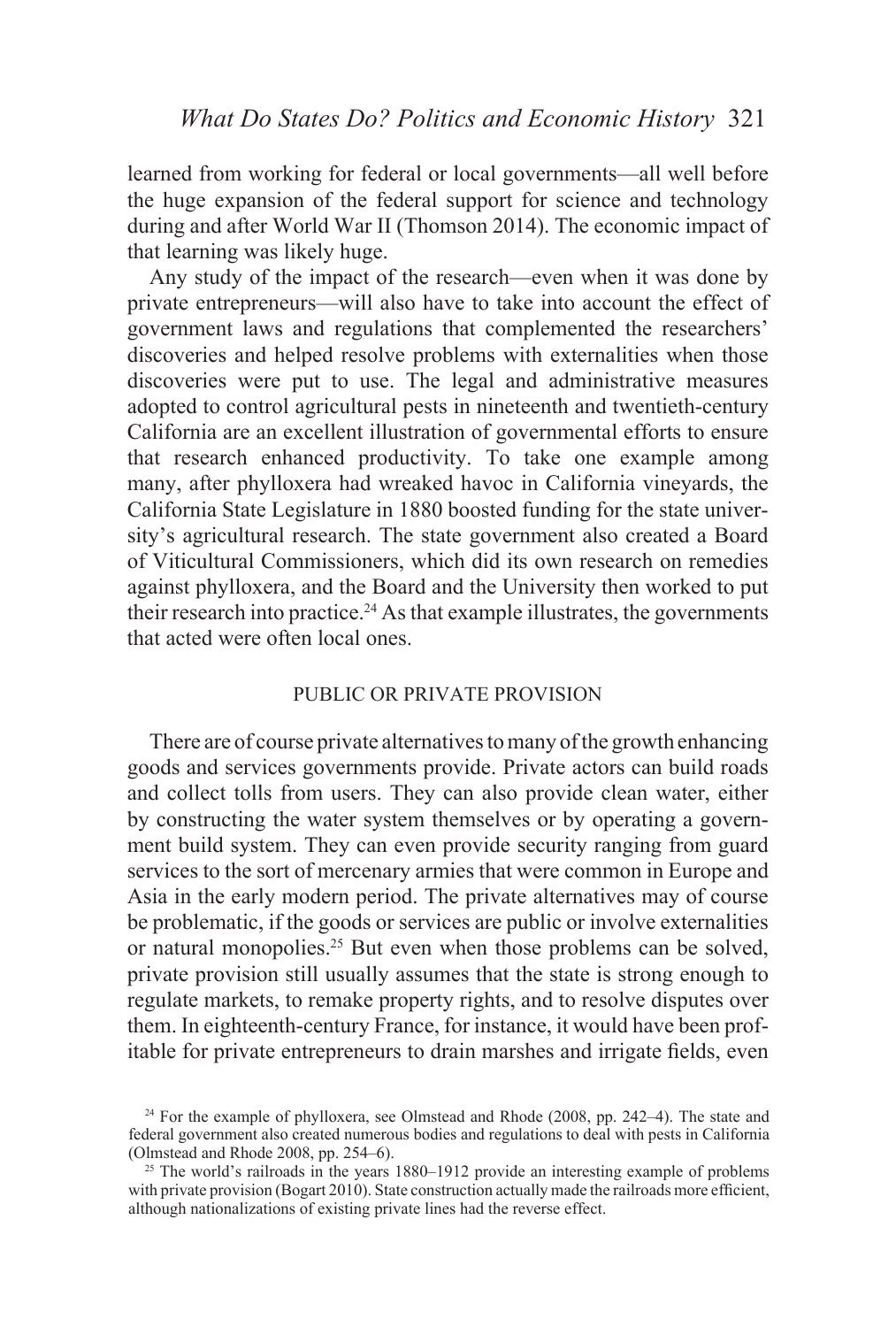though their private projects were plagued by externalities. The problem was that the legal system encouraged individuals to seize all the profits of any planned drainage or irrigation project, and it frustrated efforts to solve the problem via private bargaining (Rosenthal 1992). Reforming the legal system to resolve those problems was politically impossible, for it would have meant changing both property rights and fundamental political bargains between the monarchy and local elites. That sort of drastic solution required the French Revolution. Only then did the French state become strong enough to make private provision of drainage and irrigation feasible on a large scale.

Britain avoided that problem. The issue here, it should be stressed, was not protection of property rights against a predatory state in eighteenth-century France. Property rights were in fact secure in Old-Regime France—if anything, too secure. Rather, it was the political weakness of the French monarchy. The French kings not only collected much less tax revenue relative to the size of their economy than the British, but they could not tamper with the underlying political equilibrium that protected existing property rights, taxes, and the make up of the judicial system.<sup>26</sup>

In Britain, by contrast, the state wielded far more power in the eighteenth century. Although it is well known that the Glorious Revolution constrained the king, we forget that it also boosted the taxes that were collected and made Parliament the ultimate authority over the projects that private provision would necessitate. Thanks to the Glorious Revolution, Parliament alone would henceforth have the power to authorize the projects, and it alone could rearrange property rights when that was necessary. The result was an explosion of private projects—from canals to toll roads—that enhanced economic growth. Parliament could also create new local government bodies to provide goods such as water or infrastructure, so that greater private provision could march hand in hand with more public provision too.<sup>27</sup>

Analyzing the politics is therefore essential for understanding when private provision prevails and when it fails to make any headway. At first glance it might seem that simple theory alone could make sense of the politics and thereby explain the trends and patterns of private provision. One might imagine, for instance, that private provision would simply

<sup>&</sup>lt;sup>26</sup> For taxes as a fraction of GDP in France and Britain, see Hoffman and Norberg (1994, pp. 300–1).

 $27$  For the many things Parliament did after the Glorious Revolution and the effect on transportation in particular and the British economy in general, see Bogart (2005), Bogart and Richardson (2011), and Pincus and Robinson (2012).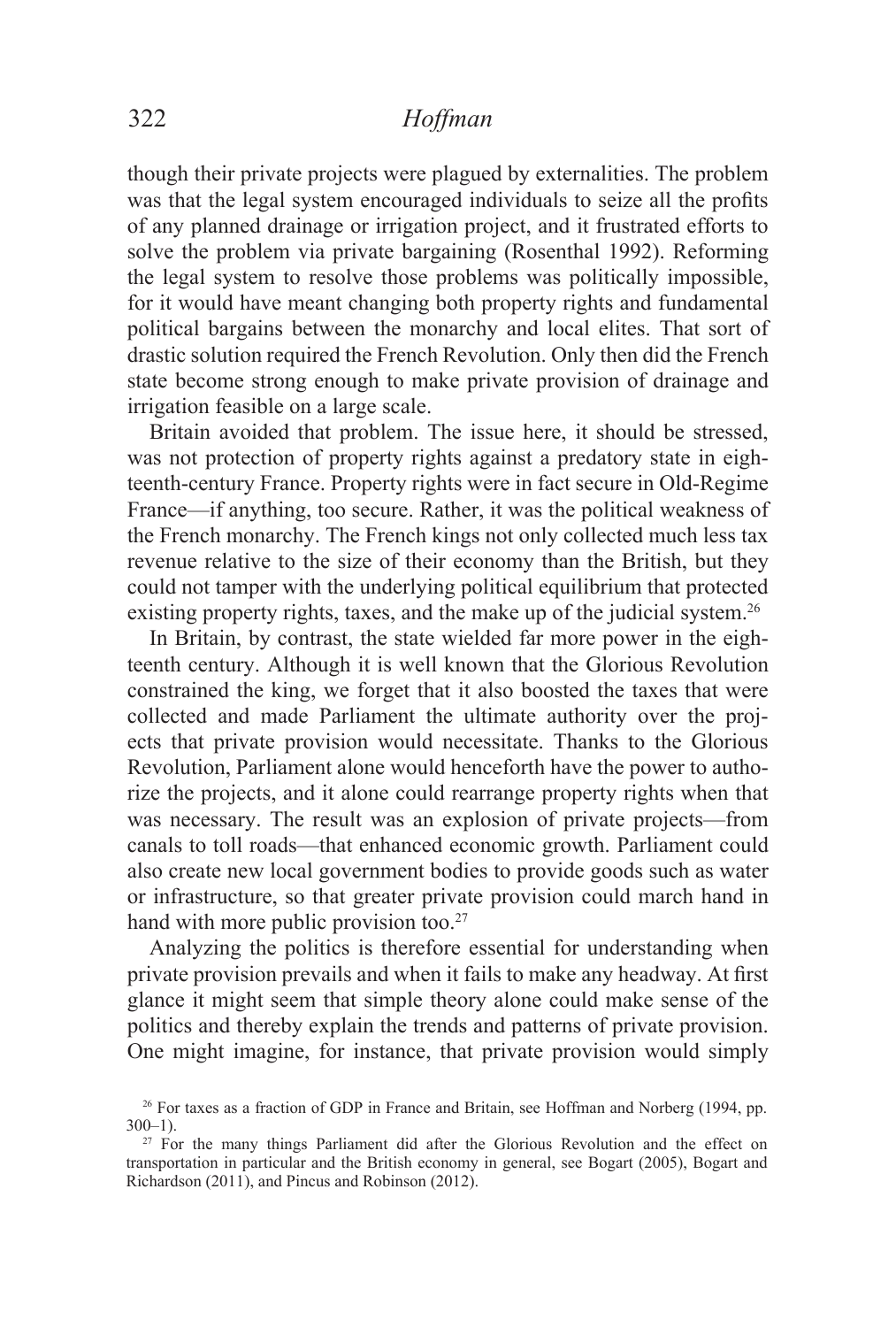disappear as the scale of government increased. A simple principal agent model might suggest as much, because a risk averse agent would shun a big government project whose return was correlated with those of the agent's other assets. Although the government could break the project down into small pieces, at some point economies of scale in supervision would make it better for the government to hire multiple agents and pay them a fixed salary—or in other words, turn them into bureaucrats.<sup>28</sup>

Unfortunately, that simple theory does not fit reality. To begin with, private provision has not vanished. It is true that large-scale military entrepreneurs did slowly disappear after 1760 in Europe, after having financed wars and mobilized armies ever since the late Middle Ages (Parrott 2012). The private companies that fought naval and colonial wars, such as the East India Company and the Dutch East India Company, also vanished. But after a pause from the late eighteenth to the late twentieth century, the military entrepreneurs have come back, with Blackwater being the best known recent example.

The politics suggests why, at least in democracies. Nationalism facilitated conscription, from the French Revolution through World War II and the early years of the Cold War. But once the draft and military casualties become unpopular, political leaders had an incentive to adopt a military policy that would avoid the wrath of voters. That might mean switching from conscription to a volunteer army or finding technological substitutes for ground troops, which could range from atomic weapons to drones. But it could also mean hiring modern mercenaries, as in Iraq.

In any case, we have to analyze the politics and political history to understand why mercenaries have made a comeback in modern democracies and why they were not used heavily in the West between the late eighteenth century and the late twentieth century. The same holds for explaining why private provision waxes and wanes over time. In the United States, the shift from private water companies in the nineteenth century to municipal provision in the twentieth was at least in part Progressive Era politicians' response to problems of corruption. The move back to private water provision in the late twentieth century was

<sup>&</sup>lt;sup>28</sup> Suppose an agent receives a wage payment *y* plus a share  $f$  of the effort  $x$  that he puts into a government project. Suppose he also faces cost of effort  $cx<sup>2</sup>$  that is quadratic in his effort and a cost of risk  $a f s^2$  that proportional to the share he receives times the variance  $s^2$  of the output from the government project. Then the optimal share to give the agent  $(1 - 2 c a s^2)$  will fall as the variance of the project rises, and if the variance is large enough or the cost of risk to the agent high enough (as it would be with big projects), then the government should supervise the agent and pay him a fixed wage. Dividing up the project will lead to the same outcome if there are economies of scale in supervision.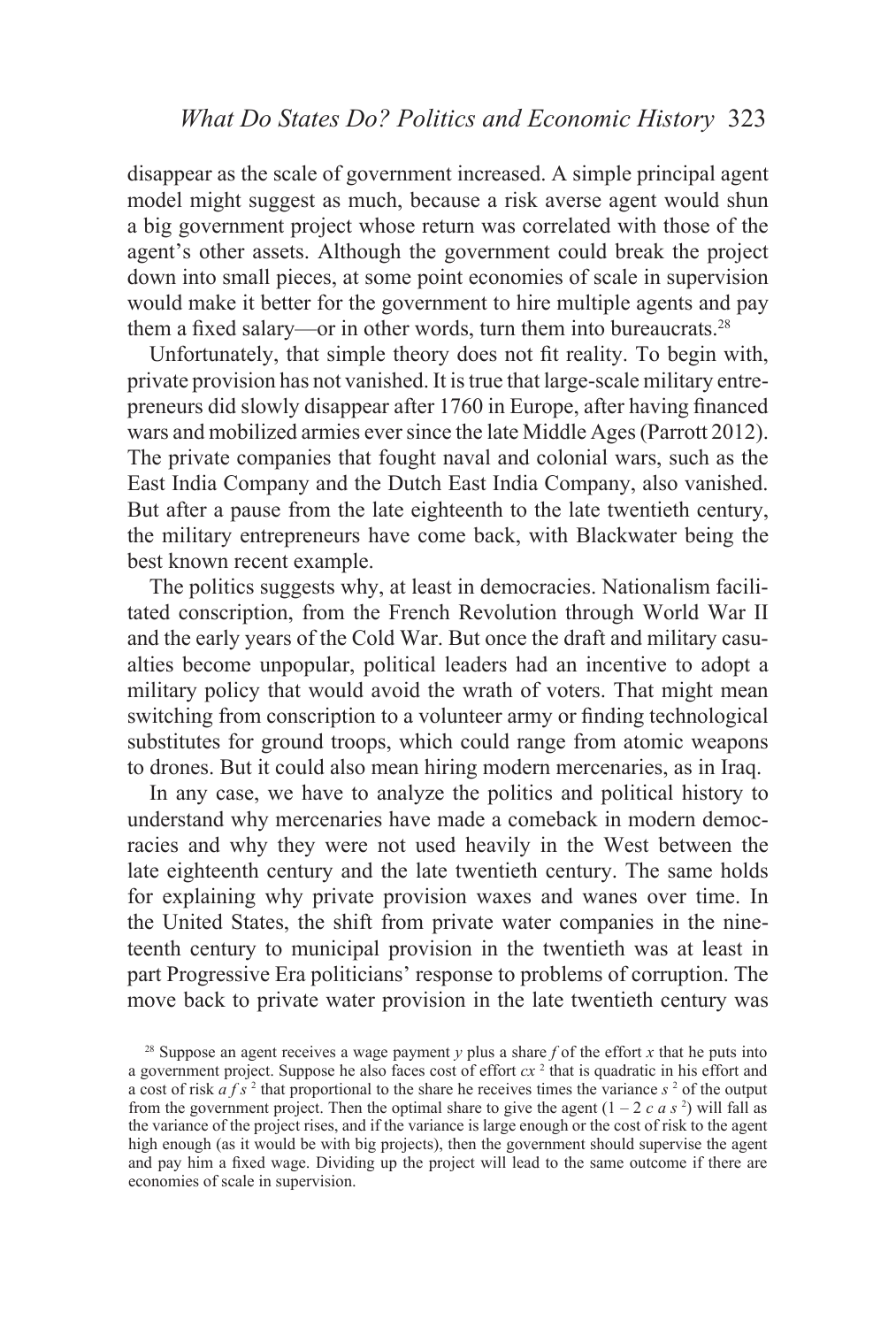a reaction to other political problems, from excessive pay for patronage employees to the deterioration of water systems brought on by low water rates that elected officials had granted to voters (Troesken 2006).

In France, by contrast, a very different political history meant that private companies have always been much more likely to provide clean water. The root cause is that central governments in France, from before the French Revolution to the present, have made it difficult for cities to impose or increase taxes, and with no tax revenue to borrow against for capital intensive projects like water systems, the cities have turned to private companies for the provision of clean water. By contrast, the tradition of federalism in the United States made it much easier for local governments to levy taxes and borrow against future tax revenue, which paved the way for municipal provision (Hoffman, Postel-Vinay, and Rosenthal 2007, p. 184).

### REDISTRIBUTION

Today, economic inequality has become a salient issue. Inequality is rising in parts of the West (Goldin and Katz 2008; Piketty and Saez 2013), and it is predicted to climb even higher in the future (Piketty 2013). And to judge from the words that appear in books, writers think it deserves far more attention than in the past. In the English language books that Google has scanned, for example, the phrase "income inequality" crops up much more often today than it did before the 1970s (Figure 2). And English is not an exception.<sup>29</sup>

There are a number of remedies against rising inequality, but they all require some sort of government action. Some of the treatments involve supplying more growth enhancing public goods and services, such as education or—even more important—intervention in early childhood to help kids acquire noncognitive skills (Heckman 2000, 2006). But others focus on redistribution—on taxing the rich and offering the poor more social spending. That is something only states can do.

In democracies, simple median voter models fail to account for the variations in redistributive taxation and social spending that we observe (Lindert 1996). To explain them, we have to examine the politics more carefully. Low voter turnout among the poor reduces redistribution (at least in the United States), and so, more generally, do differences

<sup>&</sup>lt;sup>29</sup> A Google ngram search for the equivalent phrase "Einkommensungleichheit" in German books yielded similar results for the years 1920–2008. For French, a Google ngram search for "inégalité des revenus" produced a graph that was a bit different: it rose earlier (in the 1940s) and peaked in 1980.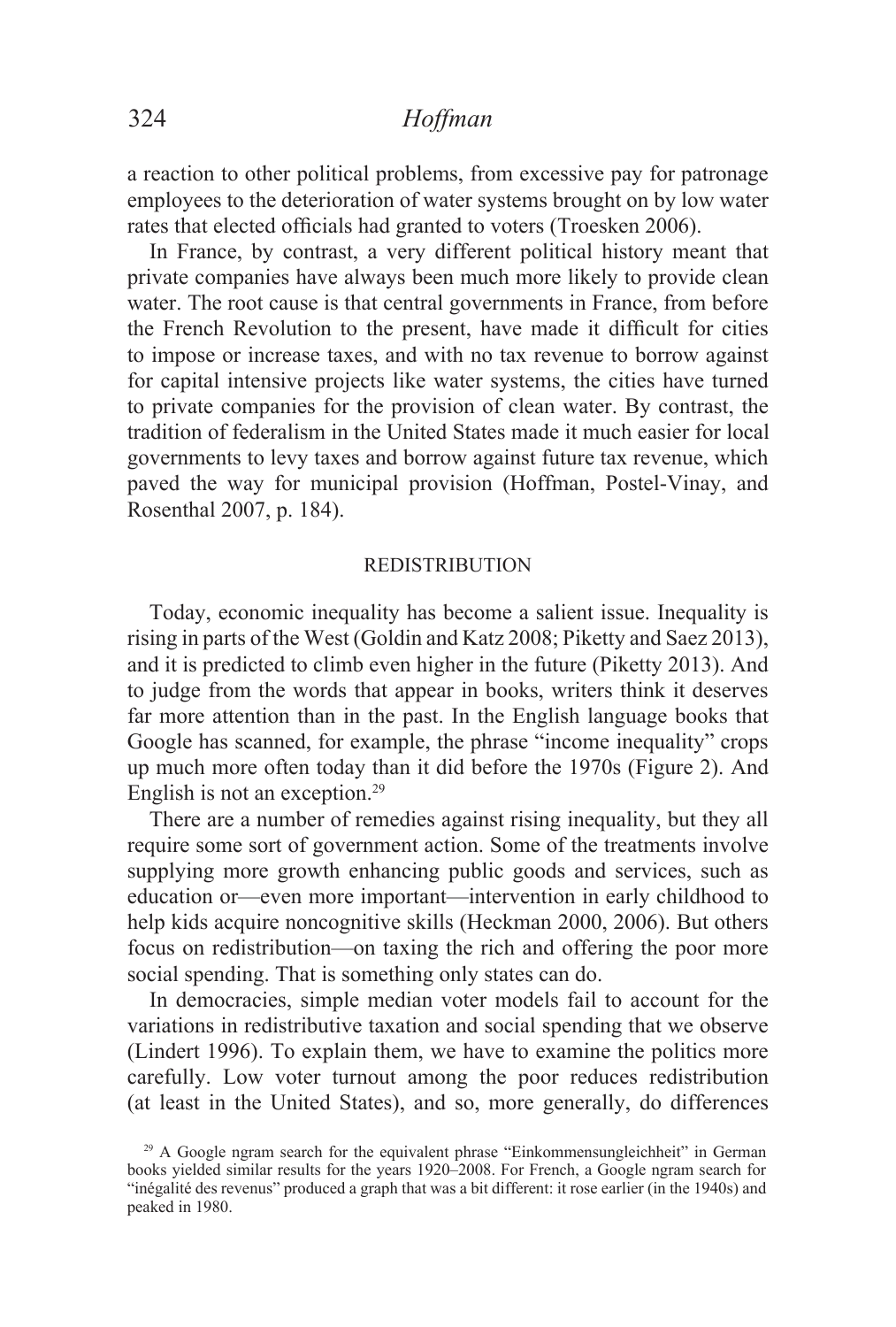

*Note*: The search counts the frequency of the expression relative to word pairs in the English language books that Google has scanned. The results are smoothed with a three year moving average and plotted here only every five years and for the last year available (2008). *Source*: Google Ngram search 26 January 2015.

of ethnicity and income between the poor and voters in the middle of the income distribution (Lindert 1996; McCarty, Poole, and Rosenthal 2006). Political institutions, such as the separation of powers and the lack of proportional representation, help explain why European countries redistribute more today than the United States does (Alesina, Glaeser, and Sacerdote 2001).

But even with those political variables taken into account, there is much that we do not understand. Consider, for example, taxes imposed on the highest incomes. Despite political institutions that would presumably discourage high tax rates on upper incomes, the United States was actually a leader of the movement to heavily tax the rich between World War I and World War II (Piketty 2013, pp. 802–7). The high marginal tax rates for upper incomes remained in force through the 1970s, and although it was possible to avoid them to some extent, they did have a real bite. But in the 1980s, the United States chopped the highest marginal income tax rate from 70 percent to 28 percent, and Britain did much the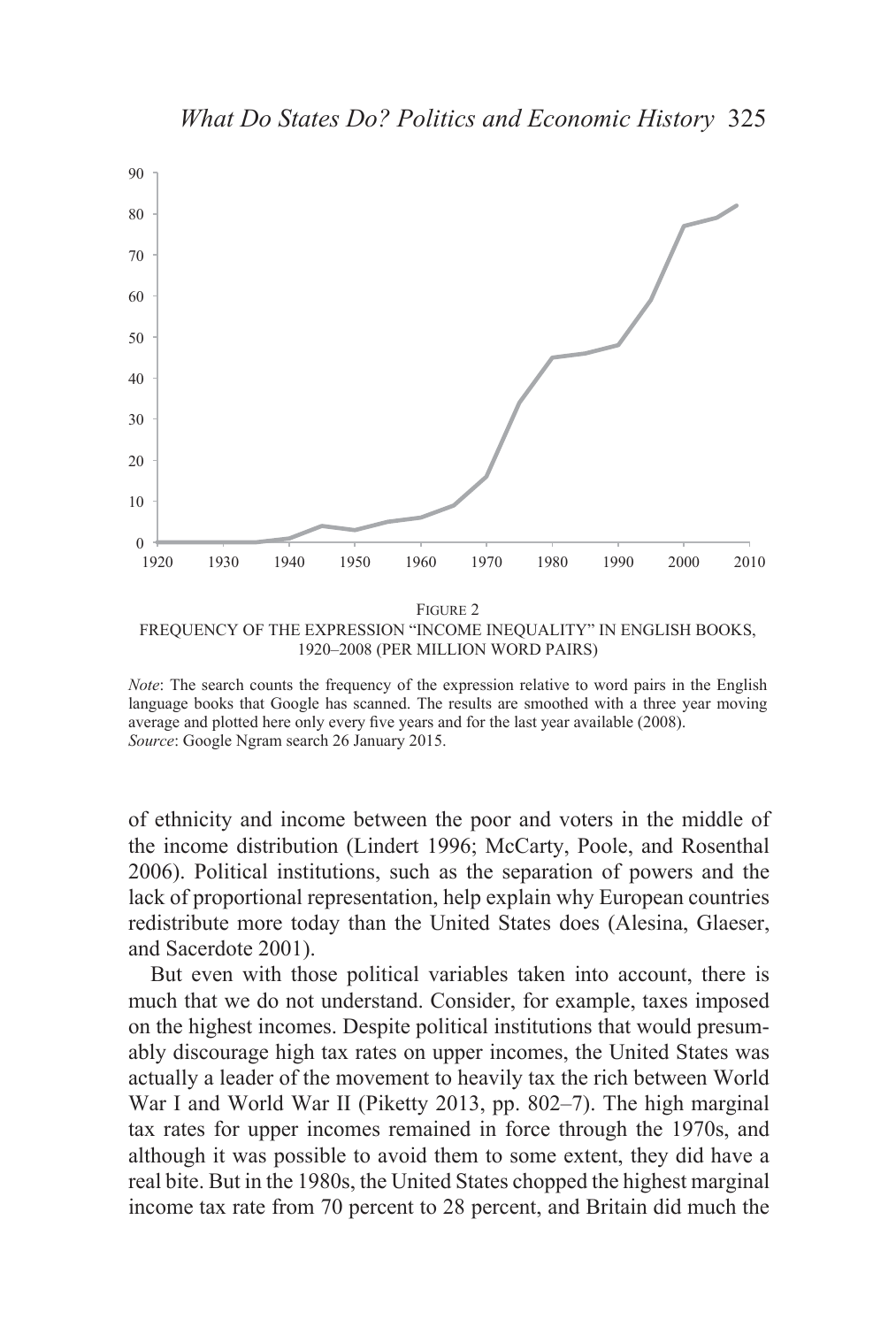

FIGURE 3 TOP MARGINAL INCOME TAX RATES: BRITAIN, FRANCE, GERMANY, AND THE UNITED STATES, 1975-2013

same, cutting its levy on the highest incomes from 98 percent in 1978 to 40 percent in 1988. France and Germany, by contrast, kept their top tax rates about the same (Figure 3).

Such changes in tax rates are puzzling, particularly in democracies, for rates that do not vary will bring in the same revenue and yet spare risk averse voters unnecessary shifts in their after tax income. The differences across countries are equally perplexing. Arguing that it is easy for the rich in Britain and the United States to lobby for tax cuts because they are a small group for whom the lobbying expenses are a tiny fraction of income fails as an explanation: after all, why did the rich in France and Germany fail to get lower taxes? Claiming that Britain and the United States were simply responding to slower economic growth fails too. The differences in their growth rates and growth rates in France and Germany

*Source*: Thomas Piketty data files at http://piketty.pse.ens.fr/en/capital21c2 (consulted 3 September 2014).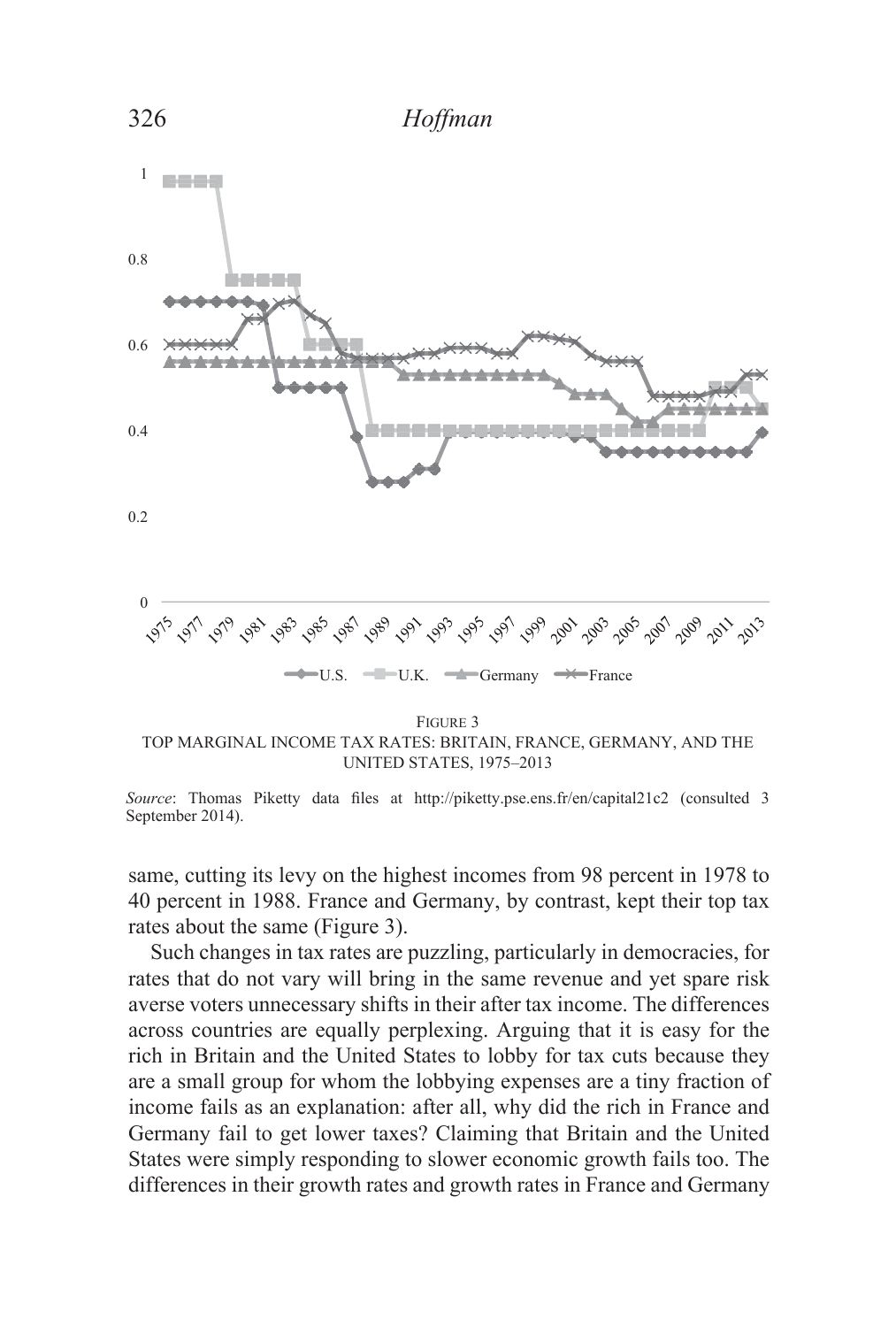were minimal between 1970 and 1980, and the gap in economic growth rates had actually been much larger in the 1950s and 1960s, but that did not prompt the United States and the United Kingdom to cut their tax rates then.<sup>30</sup>

Nor is it enough to point to Ronald Reagan and Margaret Thatcher, although they certainly played a role. The politics is in fact more complex than that. In the United States, for example, it was the threat posed by a movement of political entrepreneurs that provoked the tax cuts in the 1980s. Riding the 1978 success of the popular ballot initiative that limited property taxes in California (Proposition 13), the political entrepreneurs pressured state legislatures to call for a constitutional convention to adopt an amendment that would balance the federal budget and limit federal taxes and spending. By 1979—a year before Reagan was elected—fully 30 state legislatures had voted in favor of a constitutional convention to adopt a balanced budget amendment to the United States constitution, and the threat of such a convention was getting Congress's attention. To ward off the constitutional convention, Congress responded by cutting taxes deeply—in fact, even more deeply than the Reagan administration wanted<sup>31</sup>

### **CONCLUSION**

As the tax cuts in the United States illustrate, we have only scratched the surface in uncovering the politics and history behind the variation in tax rates. Again, much more remains to be done. If the United States can again serve as an example, the key actors may no longer be organized high income groups but rather legislators who can extract campaign contributions from these groups by brandishing the threat of imminent tax increases (McCaffery and Cohen 2006). And beyond variations in the tax rates, we need to analyze their impact. Do the tax cuts account for most of the rising income inequality in Britain and the United States? It has been

<sup>&</sup>lt;sup>30</sup> Between 1970–1980, per capita GDP (in purchasing power parity corrected 1998 U.S. dollars) grew at following rates in percent per year: 2.7 in France, 2.5 in Germany, 2.1 in the United States, and 1.8 in the United Kingdom, according to figures from the United States Bureau of Labor Statistics that are compiled at http://www.publicpurpose.com/lm-ppp60+.htm (consulted 24 January 2015). For the years between 1950 and 1973, Maddison (2007, p. 383) has the following growth rates for per capita GDP in percent per year: 4.0 percent in France, 5.0 percent in Germany, 2.4 percent in the United Kingdom, and 2.5 percent in the United States.

<sup>&</sup>lt;sup>31</sup> The account here is taken from Martin 2013, 164–81, which is a model of careful analysis of the politics and history behind changes in tax rates. As Martin points out, Reagan endorsed most of the movement's demands, but he declined to support the call for a constitutional convention. In 1979, a clear majority of Americans supported a balanced budget amendment.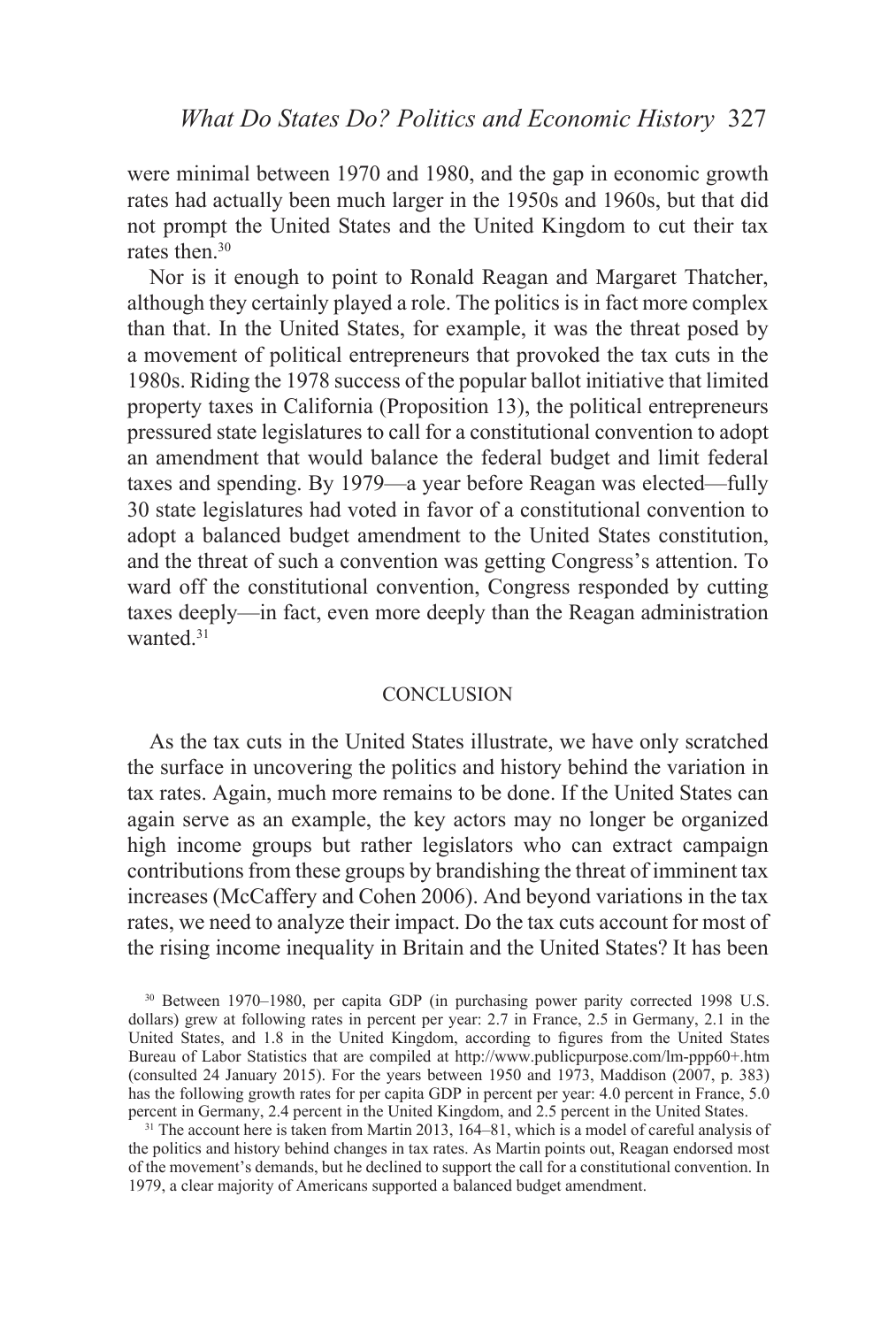argued that they do, by giving top executives an incentive to bargain for a greater share of corporate profits. But evidence also supports a different explanation based on changing social norms—yet another illustration of how we may have to look to other fields to explain the behavior we want to analyze.<sup>32</sup>

We need the same sort of research for all the other things states do: We should study the impact of state actions and analyze the politics behind the decisions political leaders take. That means paying close attention to the history, because we cannot simply skim over the surface and say "it was Reagan" or "it was separation of powers." To explain the politics, we have to consider alternatives to the state (particularly in the distant past), and ask which authorities or what level of government will act or put policies into practice—the central or local? We have to collect more data for central and local governments across the world, and we may have to look beyond our usual methods—to behavioral economics, evolutionary anthropology, political science, or fiscal sociology—to explain what actors do. Above all else, we have to leave aside the fixation on constraining the executive. Constraints on state power are certainly important, but states can also do extraordinary good.

### REFERENCES

- Acemoglu, Daron, Simon Johnson, and James A. Robinson. "Reversal of Fortune: Geography and Institutions in the Making of the Modern World Income Distribution." The Quarterly Journal of Economics 117, no. 4 (2002): 1231–94.
- Acemoglu, Daron, and James A. Robinson. Why Nations Fail: The Origins of Power, *Prosperity, and Poverty. New York: Crown, 2012.*
- Alesina, Alberto, Edward Glaeser, and Bruce Sacerdote. "Why Doesn't the US Have a European-style Welfare System?" Working paper No. w8524. NBER, 2001.
- Arifovic, Jasmina, and John Ledyard. "Individual Evolutionary Learning, Other-Regarding Preferences, and the Voluntary Contributions Mechanism." Journal of *Public Economics* 96, nos. 9–10 (2012): 808–23.
- Barth, Fredrik. "Ecologic Relationships of Ethnic Groups in Swat, North Pakistan." *American Anthropologist* 58, no. 6 (1956): 1079–89.
- Beik, William. *Absolutism and Society in Seventeenth-Century France*. New York: Cambridge University Press, 1985.
- Beckerman, Stephen, Pamela I. Erickson, James Yost, et al. "Life Histories, Blood Revenge, and Reproductive Success among the Waorani of Ecuador." *Proceedings of the National Academy of Sciences* 106, no. 20 (2009): 8134–9.
- Besley, Timothy, and Torsten Persson. "The Origins of State Capacity: Property Rights, Taxation, and Politics." *American Economic Review* 99, no. 4 (2009): 1218–44.

 $32$  For the argument about executives' incentives, see Piketty, Saez, Stantcheva (2014). For norms, see the evidence from the United States in Frydman and Molloy (2011).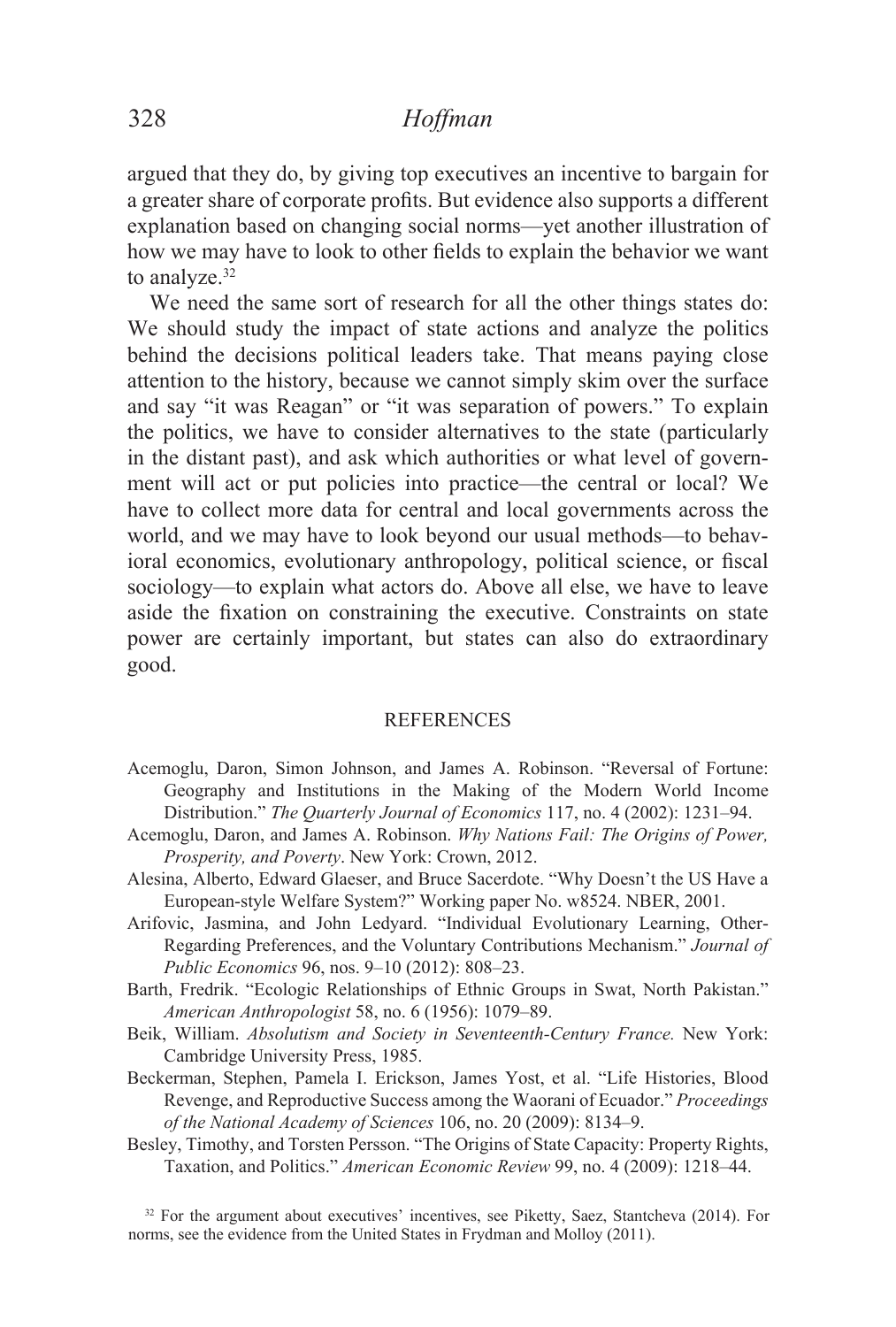<sup>-</sup> "State Capacity, Conflict, and Development." *Econometrica* 78, no. 1 (2010):  $1 - 34$ .

Bogart, Daniel. "Turnpike Trusts and the Transportation Revolution in 18th Century England." *Explorations in Economic History* 42, no. 4 (2005): 479–508.

- -, "A Global Perspective on Railway Inefficiency and the Rise of State Ownership, 1880–1912." *Explorations in Economic History* 47, no. 2 (2010): 158–78.
- Bogart, Daniel, and Gary Richardson. "Property Rights and Parliament in Industrializing Britain." *Journal of Law and Economics* 54, no. 2 (2011): 41–74.
- Bowles, Samuel, and Herbert Gintis. A Cooperative Species: Human Reciprocity and *Its Evolution*. Princeton: Princeton University Press, 2011.
- Brandt, Loren, Debin Ma, and Thomas G. Rawski. "From Divergence to Convergence: Re-evaluating the History Behind China's Economic Boom." Journal of Economic *Literature* 52, no. 1 (2014): 45–123.
- Brewer, John. *Sinews of Power: War, Money and the English State, 1688-1783.* Cambridge, MA: Harvard University Press, 1990.
- Brown, Peter. The Rise of Western Christendom. Cambridge, MA: Blackwell, 1996.
- Burbank, Jane, and Frederick Cooper. *Empires in World History: Power and the Politics of Difference*. Princeton, Princeton University Press, 2010.
- Carsten, Francis L. *The Origins of Prussia*. Oxford: Oxford University Press, 1954.

Chapman, Jonathan. "The Franchise, Taxes, and Public Goods: The Political Economy of Infrastructure Investment in Nineteenth Century England." Unpublished paper, California Institute of Technology, 2014a.

———. "Local Government Sanitation Investment and Mortality from Waterborne Disease in England and Wales, 1871-1890." Unpublished paper, California Institute of Technology Working Paper, 2014b.

- Chen, Xi, and William D. Nordhaus. "Using Luminosity Data as a Proxy for Economic Statistics." *Proceedings of the National Academy of Sciences* 108, no. 21 (2011): 8589–94.
- Cutler, David, and Grant Miller. "The Role of Public Health Improvements in Health Advances: The Twentieth-Century United States." Demography 42, no. 1 (2005):  $1 - 22$ .
- Clodfelter, Michael. Warfare and Armed Conflicts: A Statistical Guide to Casualty and Other Figures, 1500–2000. Jefferson, North Carolina: McFarland, 2002.
- Collins, Roger. Early Medieval Europe 300–1000. London: Macmillan, 1991.
- Cornette, Joël. Le roi de guerre: Essai sur la souveraineté dans la France du Grand *Siècle*. Paris: Payot et Rivages, 1993.
- Dincecco, Mark. "Fiscal Centralization, Limited Government, and Public Revenues in Europe, 1650–1913." *The Journal of Economic History* 69, no. 1 (2009): 48–103.
	- ———. *Political Transformations and Public Finances: Europe, 1650–1913*. Cambridge: Cambridge University Press, 2011.
- Eisner, Manuel. "Killing Kings: Patterns of Regicide in Europe." *British Journal of Criminology* 51, no. 3 (2011): 556–77.
- Eloranta, Jari. "From the Great Illusion to the Great War: Military Spending Behaviour of the Great Powers, 1870–1913." *European Review of Economic History* 11, no. 2 (2007): 255–83.
- Epstein, Stephan R. *Freedom and Growth: The Rise of Markets and States in Europe, 1300–1750*. London: Routledge, 2000.
- Fairbank, John K., ed. *The Cambridge History of China*. Volume 10, part 1. Cambridge: Cambridge University Press, 1978.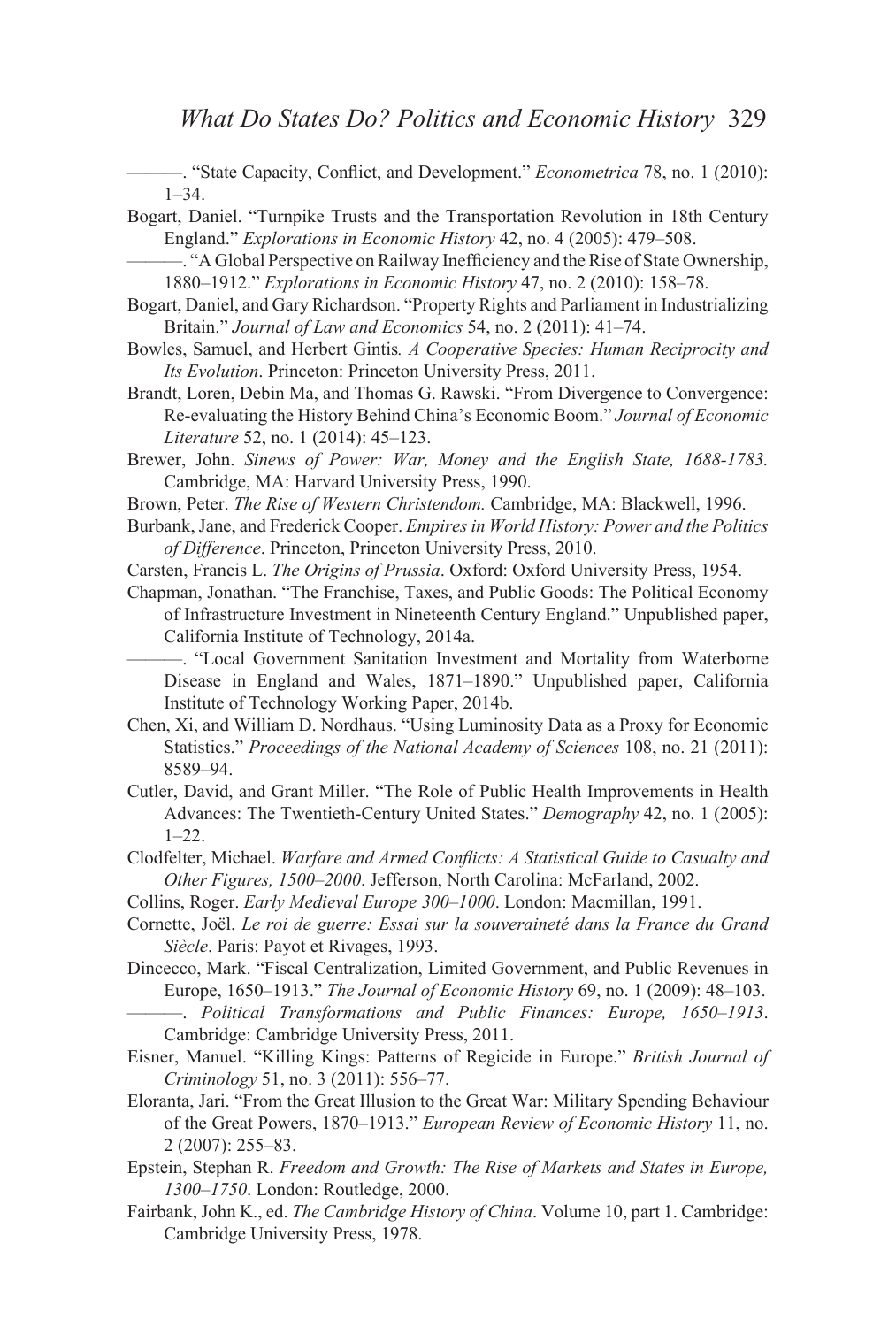- Ferrie, Joseph P., and Werner Troesken. "Water and Chicago's Mortality Transition, 1850–1925." *Explorations in Economic History* 45, no. 1 (2008): 1–16.
- Fontvieille, Louis. *Evolution et croissance de l'état français*. Paris: Institut des sciences mathématiques et économiques appliquées, 1976.
- Frydman, Carola, and Raven S. Molloy. "Does Tax Policy Affect Executive Compensation? Evidence from Postwar Tax Reforms." Journal of Public *Economics* 95, no. 11 (2011): 1425–37.
- Goldin, Claudia, and Lawrence F. Katz. The Race between Education and Technology. Cambridge, MA: Harvard University Press, 2008.
- Gray, Sandra, Mary Beth Sundal, Brandi Wiebusch, et al. "Cattle Raiding, Cultural Survival, and Adaptability of East African Pastoralists." *Current Anthropology* 44, Supplement: Multiple Methodologies in Anthropological Research (December 2003): S3–S30.
- Guenée, Bernard. L'occident aux XIVe et XVe siècles: Les états. Paris: Presses universitaires de France, 1971.
- Heckman, James J. "Policies to Foster Human Capital." Research in Economics 54, no. 1 (2000): 3–56.
	- "Skill Formation and the Economics of Investing in Disadvantaged Children." *Science* 312 (June 2006): 1900–2.
- Henneman, John Bell. Royal Taxation in Fourteenth-Century France: The Development *of War Financing, 1322–1359*. Princeton: Princeton University Press, 1971.
	- ———. *Royal Taxation in Fourteenth-Century France: The Captivity and Ransom of John II, 1356–1370*. Philadelphia: American Philosophical Society, 1976.
- Hoffman, Philip T. "Why Was It Europeans Who Conquered the World?" The Journal *of Economic History* 72, no. 3 (2012): 601–33.
- ———. *Why Did Europe Conquer the World?* Princeton: Princeton University Press, 2015, forthcoming.
- Hoffman, Philip T., and Kathryn Norberg, eds. Fiscal Crises, Liberty, and Representative Government 1450–1789. Stanford: Stanford University Press, 1994.
- Hoffman, Philip T., Gilles Postel-Vinay, and Jean-Laurent Rosenthal. Surviving Large Losses: Fiscal Crises, the Middle Class, and the Development of Capital Markets. Cambridge, MA: Harvard University Press, 2007.
- Hui, Victoria Tin-bor. War and State Formation in Ancient China and Early Modern *Europe*. Cambridge: Cambridge University Press, 2005.
- Jackson, Matthew O., and Massimo Morelli. "Political Bias and War." *American Economic Review* 97, no. 4 (2007): 1353–73.
- Karaman, K. Kivanç, and Şevket Pamuk. "Ottoman State Finances in European Perspective, 1500–1914." *The Journal of Economic History* 70, no. 3 (2010): 593–629.
- Kesztenbaum, Lionel, and Jean-Laurent Rosenthal. "The Health cost of Living in a City: The Case of France at the End of the 19<sup>th</sup> Century." *Explorations in Economic History* 48, no. 2 (2011): 207–225.
	- . "The Democratization of Longevity; Wealth and Mortality in Paris, 1870– 1930." Unpublished paper, California Institute of Technology, 2012.
- Lampi, Philip. "The Federalist Party Resurgence, 1808–1816." *Journal of the Early Republic* 33, no. 2 (2013): 255–83.
- Levi, Margaret. *Of Rule and Revenue*. Berkeley: University of California Press, 1988.
- Lindert, Peter H. "What Limits Social Spending?" *Explorations in Economic History* 33, no. 1 (1996): 1–34.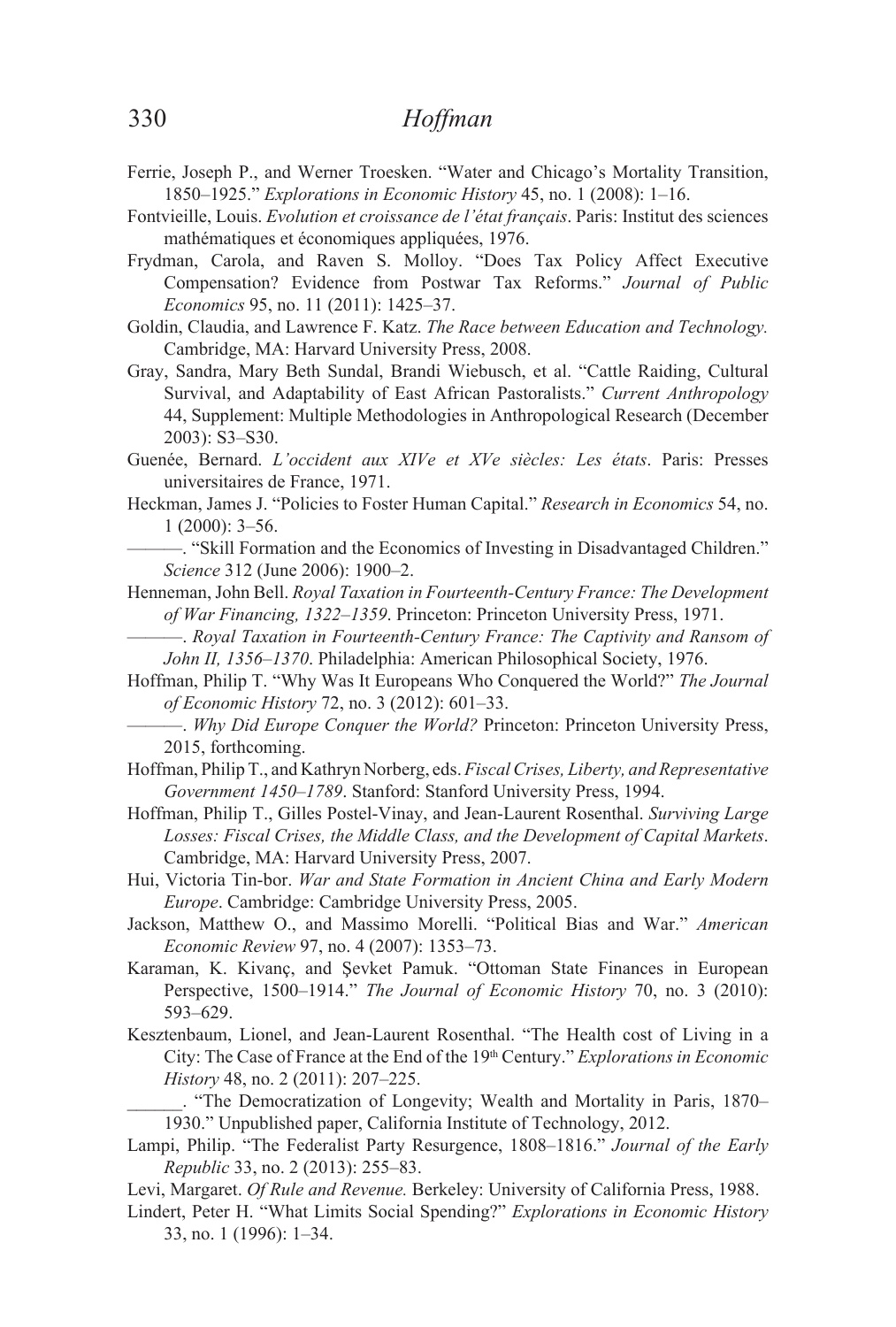—. *Growing Public: Social Spending and Economic Growth Since the Eighteenth Century.* New York, NY: Cambridge University Press, 2004.

- Lindholm, Charles. "The Structure of Violence among the Swat Pukhtun." *Ethnology* 20, no. 2 (1981): 147–56.
- Lizzeri, Alessandro, and Nicola Persico. "Why Did the Elites Extend the Suffrage? Democracy and the Scope of Government, with an Application to Britain's 'Age of Reform'." The Quarterly Journal of Economics 119, no. 2 (2004): 707–65.
- Lutz, Liselotte, ed. *Lexikon des Mittelalters*. Munich: Artemis, 1977-.
- Maddison, Angus. *Contours of the World Economy, 1–2030 AD: Essays in Macro-Economic History.* Oxford: Oxford University Press, 2007.
- Machiavelli, Niccolò. *The Prince*. Indianapolis: Bobbs-Merrill, 1977.
- Martin, Isaac. *Rich People's Movements: Grassroots Movements to Untax the One Percent*. Oxford: Oxford University Press, 2013.
- Mathew, Sarah, and Robert Boyd. "Punishment Sustains Large-Scale Cooperation in Prestate Warfare." *Proceedings of the National Academy of Sciences* 108, no. 28 (2011): 11375–80.
- McCaffery, Edward J., and Linda R. Cohen. "Shakedown at Cuggi Gulch: The New Logic of Collective Action." North Carolina Law Review 84, no. 4 (2006): 1159-252.
- McCarty, Nolan, Keith T. Poole, and Howard Rosenthal. Polarized America: The Dance of Ideology and Unequal Riches. Cambridge, MA: The MIT Press, 2006.
- Mitchell, Brian R., and Phyllis Deane. Abstract of British Historical Statistics. Cambridge: Cambridge University Press, 1962.
- North, Douglass C., and Barry R. Weingast. "Constitutions and Commitment: Evolution of the Institutions Governing Public Choice in Seventeenth-Century England." The *Journal of Economic History* 49, no. 4 (1989): 803–32.
- North, Douglass C., John Joseph Wallis, and Barry R. Weingast. Violence and Social *Orders: A Conceptual Framework for Understanding Recorded Human History.* Cambridge: Cambridge University Press, 2009.
- Olmstead Alan L., and Paul W. Rhode. *Creating Abundance: Biological Innovation and American Agricultural Development.* Cambridge: Cambridge University Press, 2008.
- Parrott, David. The Business of War: Military Enterprise and Military Revolution in *Early Modern Europe*. Cambridge: Cambridge University Press, 2012.
- Palfrey, Thomas R., and Kirill B. Pogorelskiy. "Voting with Communication: An Experimental Study of Correlated Equilibrium." Unpublished paper, California Institute of Technology, 2014.
- Piketty, Thomas. Le capital au XXIe siècle. Paris: Editions du Seuil, 2013.
- Piketty, Thomas, and Emmanuel Saez. "Income Inequality in the United States, 1913– 1998." *Quarterly Journal of Economics* 118, no. 1 (2013): 1–39.
- Piketty, Thomas, Emmanuel Saez, and Stefanie Stantcheva. "Optimal Taxation of Top Labor Incomes: A Tale of Three Elasticities." American Economic Journal: *Economic Policy* 6, no. 1 (2014): 230–71.
- Pincus, Steve, and James Robinson. "The Rise of the Interventionist State." Unpublished paper, Yale University, 2012.
- Pinker, Steven. *The Better Angels of Our Nature: Why Violence Has Declined*. New York: Viking, 2011.
- Poole, Keith T., and Howard Rosenthal. "D-Nominate after 10 Years: A Comparative Update to Congress: A Political-Economic History of Roll Call Voting." Legislative *Studies Quarterly* 26, no. 1 (2001): 5–29.